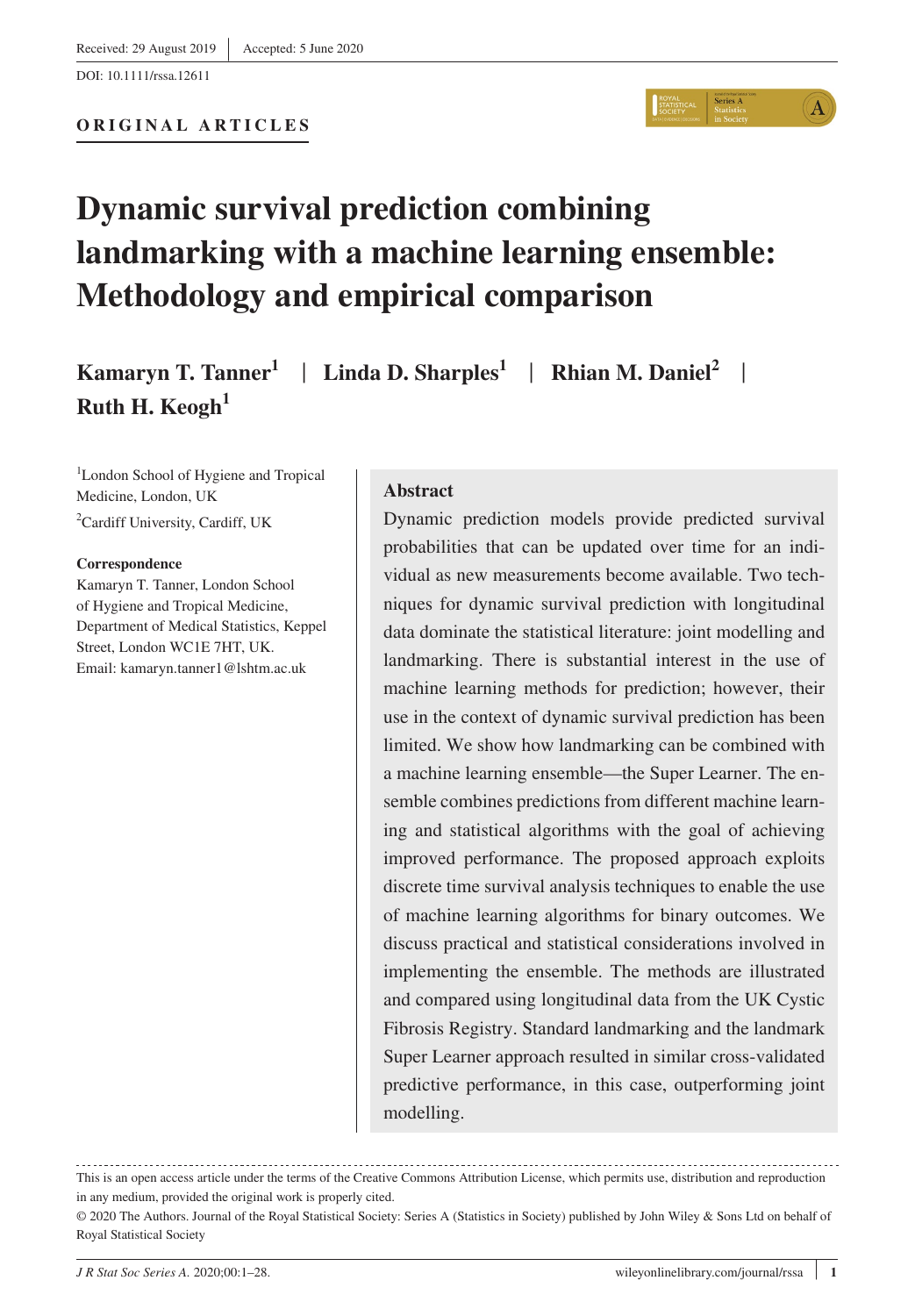#### **KEYWORDS**

cystic fibrosis, dynamic prediction, landmark model, machine learning ensemble, survival analysis, time-dependent covariates

## **1** | **INTRODUCTION**

Predictive models for time-to-event outcomes are used widely in medicine to identify individuals at elevated risk, to inform treatment strategies and to update patients about their prognosis. For people with life-shortening conditions, it is natural for them to want to know their short-term and long-term survival prospects as time goes on. Answering these questions requires going from a static prediction at diagnosis time to predictions that can be updated dynamically as new information becomes available. Data obtained longitudinally through electronic health records, patient registries and established cohorts have brought opportunities to develop dynamic prediction models for large numbers of individuals. Recent examples of dynamic prediction models focussed on 10-year cardiovascular disease risk based on electronic health records (Paige et al., 2018), survival for people with cystic fibrosis (CF) using registry data (Keogh et al., 2018), intervention-free survival for patients with aortic stenosis based on a cohort (Andrinopoulou et al., 2015) and survival based on breast cancer recurrence data in a French cohort (Lafourcade et al., 2018).

Two techniques for dynamic survival prediction with longitudinal data dominate the statistical literature: joint modelling and landmarking. Joint models specify a joint distribution for longitudinal covariates and the time-to-event process. The most commonly used class of joint models is based on shared random effects (Rizopoulos, 2012; Tsiatis & Davidian, 2004) but the longitudinal process may also be linked to the survival process via shared latent classes (Hickey et al., 2016; Proust-Lima et al., 2014). In the landmarking approach, a survival model is fitted from a series of time origins (landmarks) as a function of predictors measured up to the landmark time. Joint models are flexible and provide consistent predictions when correctly specified (Jewell & Nielsen, 1993; Rizopoulos et al., 2017), and development of statistical software has made the analysis feasible (Hickey et al., 2016; Philipson et al., 2018; Rizopoulos, 2010, 2016). However, this approach can be computationally complex, particularly for large datasets (Rizopoulos et al., 2017). In contrast, landmarking is straightforward to implement and computationally simple, but uses less information from the longitudinal covariate(s) (Rizopoulos et al., 2017; van Houwelingen & Putter, 2012). That the landmarking model is not fitted using a full likelihood has also been cited as a drawback (van Houwelingen & Putter, 2012). In both landmarking and joint modelling, the survival model is typically a proportional hazards model (Ferrer et al., 2018). Recent papers have compared the two approaches using simulation studies. Rizopoulos et al. (2017) demonstrated that joint models tend to outperform landmarking when the effect of time is correctly specified in the longitudinal submodel but as misspecification increases, the differences become smaller and landmarking can even outperform joint modelling but, in contrast, a misspecified association structure between the longitudinal and survival processes did not substantially affect the relative performance of the two analysis methods. Ferrer et al. (2018) agreed that joint models outperform landmarking for a correctly specified joint model but noted that landmarking is less sensitive to a misspecified longitudinal process. Suresh et al. (2017) found that joint modelling provided better performance than landmarking for an illness-death model but the difference was quite small. Maziarz et al. (2017) reported that partly conditional models (landmarking-style models) offered comparable performance to joint models and were more computationally efficient.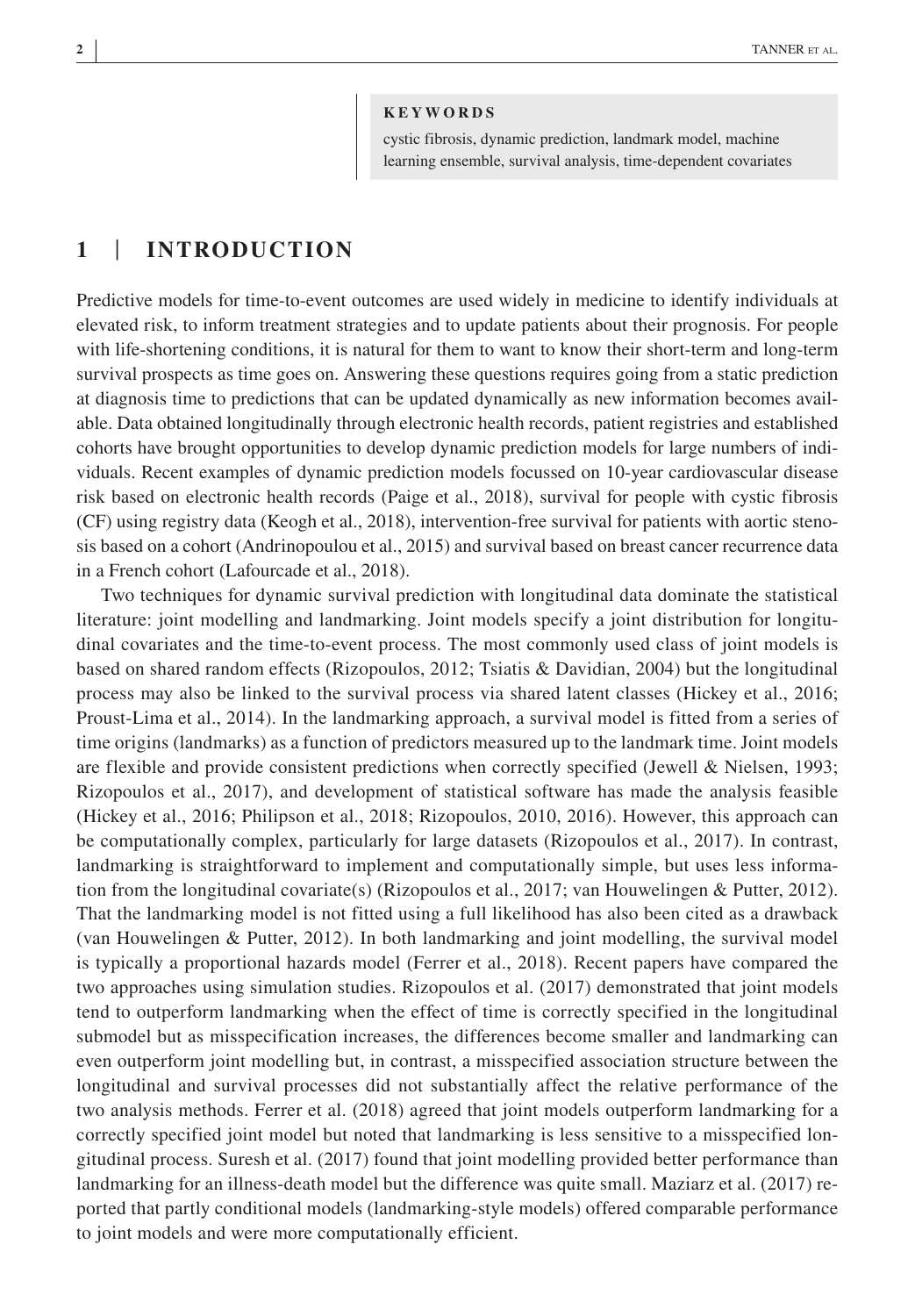Machine learning algorithms are gaining in popularity as tools for clinical prediction. Nonparametric machine learning methods assume no knowledge about the data generating process and include artificial neural networks, support vector machines, decision trees and their relatives, random forests, boosting and bagging (Breiman, 2001). Statistical models, such as generalised additive models (GAM) and penalised regression, are often included in the broader category of statistical learning which encompasses a broad range of methods for learning from data (James et al., 2013). Ensemble approaches combine several algorithms which can include methods of both of the above types. In this paper, we will include these ensemble techniques in the definition of machine learning even though some of the component algorithms are parametric statistical models. Recent applications of machine learning methods for clinical prediction include: assessment of delirium risk (Wong et al., 2018), 3-year survival for CF patients (Alaa & van der Schaar, 2018), mortality in coronary artery disease (Steele et al., 2018) and time to revision surgery after knee replacement (Aram et al., 2018). These studies and others have compared machine learning methods to traditional methods and found mixed results with some finding superior performance for parametric statistical models and others finding improved results with various machine learning algorithms. A review of comparisons of machine learning and logistic regression for clinical prediction found no evidence of benefit to machine learning (Christodoulou et al., 2019).

Most machine learning examples in the survival literature are designed to make a static survival prediction using baseline covariates, and there is a gap in knowledge about how such methods can be applied in the context of dynamic survival prediction. The aim of this paper is to describe a machine learning approach for dynamic prediction of time-to-event outcomes using longitudinal data. In particular, we show how the landmarking concept formulated in discrete time and fit to a single stacked dataset yields a binary outcome model that can be used in conjunction with machine learning. We exploit the fact that many machine learning algorithms have been designed for binary outcomes and, via an ensemble, the results of multiple algorithms may be combined. The focus is on the Super Learner ensemble for which software for implementation is available in R (van der Laan et al., 2007). We motivate and illustrate the methodology using longitudinal data from the UK Cystic Fibrosis Registry. The machine learning approach is compared empirically with a traditional landmarking analysis based on Cox regression and with joint modelling. Predictive performance of the different approaches is evaluated using cross-validation and through application to a holdout dataset.

The paper is organised as follows. We introduce the motivating application in Section 2. Section 3 describes current standard dynamic prediction techniques and Section 4 details our method for dynamic prediction using a machine learning ensemble combined with landmarking. We describe the procedures for model assessment in Section 5 and report results from the analysis of the UK Cystic Fibrosis Registry dataset in Section 6. Finally, we conclude with a discussion in Section 7.

# **2** | **MOTIVATING APPLICATION: SURVIVAL IN CYSTIC FIBROSIS**

We illustrate techniques through development of a dynamic survival prediction model for people with CF in the United Kingdom using data from the UK CF Registry. Cystic fibrosis is an inherited chronic and progressive disease with a median survival of 47 years of age (UK Cystic Fibrosis Registry, 2018). In the United Kingdom, there is universal newborn screening for CF and most cases will be diagnosed within months of birth (Lim et al., 2014). Established in 1995, the UK Cystic Fibrosis Registry contains more than 100,000 annual review records from over 12,000 CF patients (Taylor-Robinson et al., 2017), representing over 99% of people with CF in the United Kingdom (UK Cystic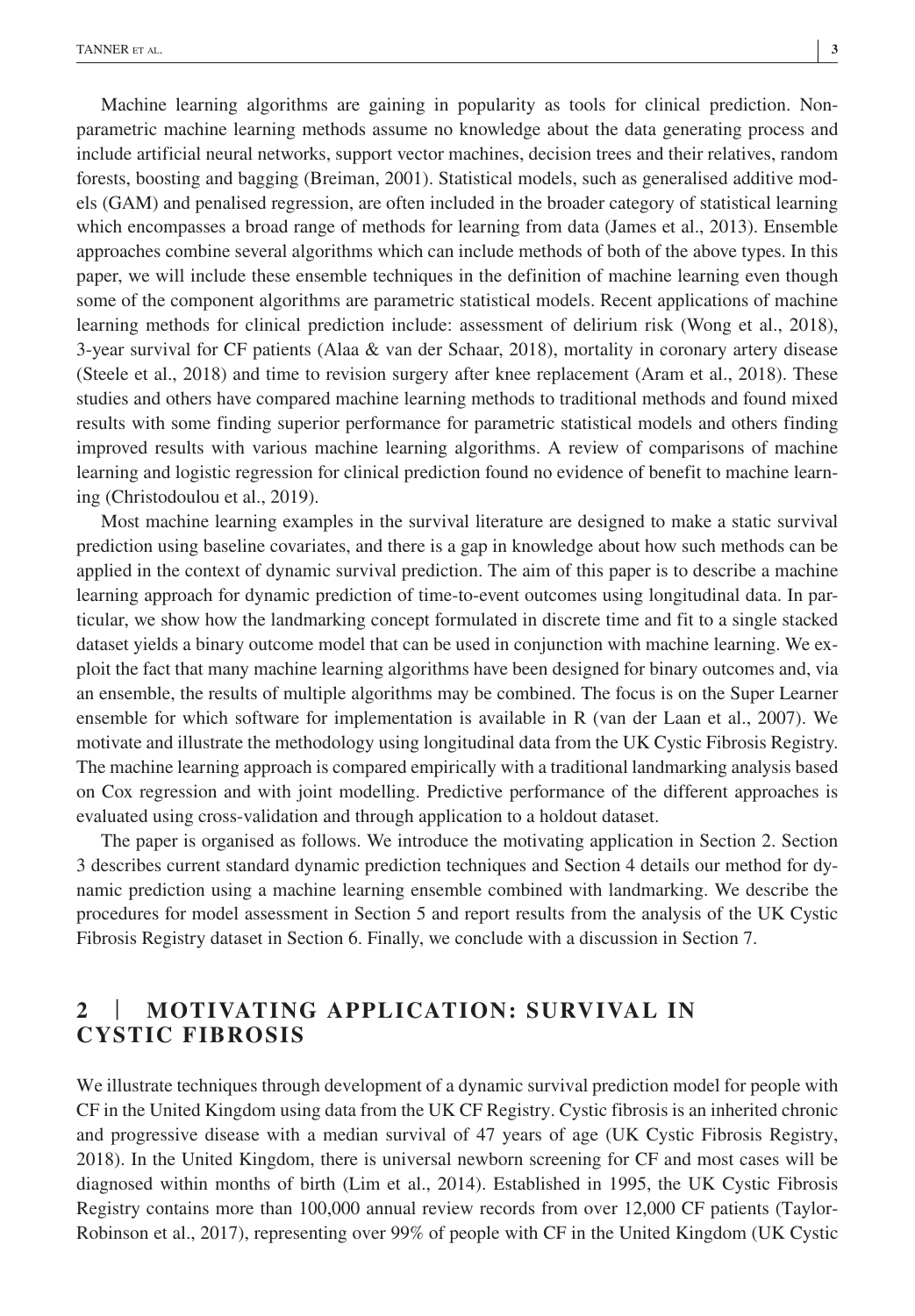Fibrosis Registry, 2018). The registry includes demographic information, genotype, measures of lung health, prevalence/incidence of complications or infections over the past year and treatment information. These data are generally collected in an outpatient clinic at the patient's annual review and represent systematically collected data as opposed to encounter-based data (Taylor-Robinson et al., 2017). The registry dataset is typical of complex longitudinal datasets that contain right-censored, left-truncated time-to-event data, a mixture of binary, continuous and categorical variables measured at baseline and/or at regular intervals, and some degree of measurement error and missingness. All of these characteristics require choices to be made in implementing the framework for prediction.

The key outcomes of this study are 2-year and 5-year survival of individuals aged 20–50 years. We did not attempt predictions longer than 5 years because at older ages, the small number of individuals in the dataset may lead to a model that is not well-calibrated (Keogh et al., 2018). The event of interest is a composite outcome of death or lung transplantation. This composite outcome was chosen because lung transplantation occurs when patients are considered to have short life expectancy and there are different risk factors for death post-transplant. In this study, we restrict attention to 3 baseline covariates and 16 time-dependent covariates found to be important in the prediction of survival for people with CF in recent studies (Aaron et al., 2015; Alaa & van der Schaar, 2018; Keogh et al., 2018; Liou et al., 2001). A complete listing can be found in Table 1.

# **3** | **STANDARD DYNAMIC PREDICTION TECHNIQUES**

#### **3.1** | **Dynamic prediction**

Static prediction models provide information about survival from the time origin using baseline covariates measured at or before this origin. In dynamic prediction, the aim is to estimate the probability of survival to some time horizon  $t_{\text{hor}}$  conditional on survival to time *s*,  $s < t_{\text{hor}}$  and conditional on covariates measured up to time *s*. More generally, a survivor curve showing predictions to multiple time horizons may be obtained. In contrast to static prediction, dynamic models enable predictions to be updated at new times *s* conditional on new measurements (if available) and on the patient having survived to time *s* (Proust-Lima & Blanche, 2016; van Houwelingen & Putter, 2012).

Let  $T_i^*$  and  $C_i$  denote, respectively, the event time and the censoring time for an individual *i*,  $(i = 1, ..., n)$ . The observed time is  $T_i = \min(T_i^*, C_i)$  and  $\delta_i = I(T_i^* \leq C_i)$  is an indicator of whether the individual experienced an event ( $\delta_i = 1$ ) or was censored ( $\delta_i = 0$ ). Let  $X_i$  denote a set of time-fixed covariates and  $\mathcal{Y}_i(s)$  denote the longitudinal covariate history up to time *s*. The conditional survival probability of interest is

$$
\pi_i(t_{\text{hor}}|s) = \Pr(T_i^* \ge t_{\text{hor}}|T_i^* > s, \mathcal{Y}_i(s), X_i)
$$
\n<sup>(1)</sup>

# **3.2** | **Joint modelling**

A shared random effects joint model consists of a model for the survival process and a model for the longitudinal process linked via the shared random effects. The original work on joint models focused on a single longitudinal process modelled using a linear mixed effects model (Hogan & Laird, 1997; Rizopoulos, 2011; Tsiatis & Davidian, 2004) but extensions have been proposed for binary and categorical longitudinal responses (Rizopoulos, 2016) as well as to accommodate multiple longitudinal variables (Chi & Ibrahim, 2006; Lin et al., 2002; Rizopoulos, 2016), and we focus on this setting here. Consider *k* longitudinal responses and let  $Y_{ki}(t)$  denote the value of the *k*th response for individual *i* at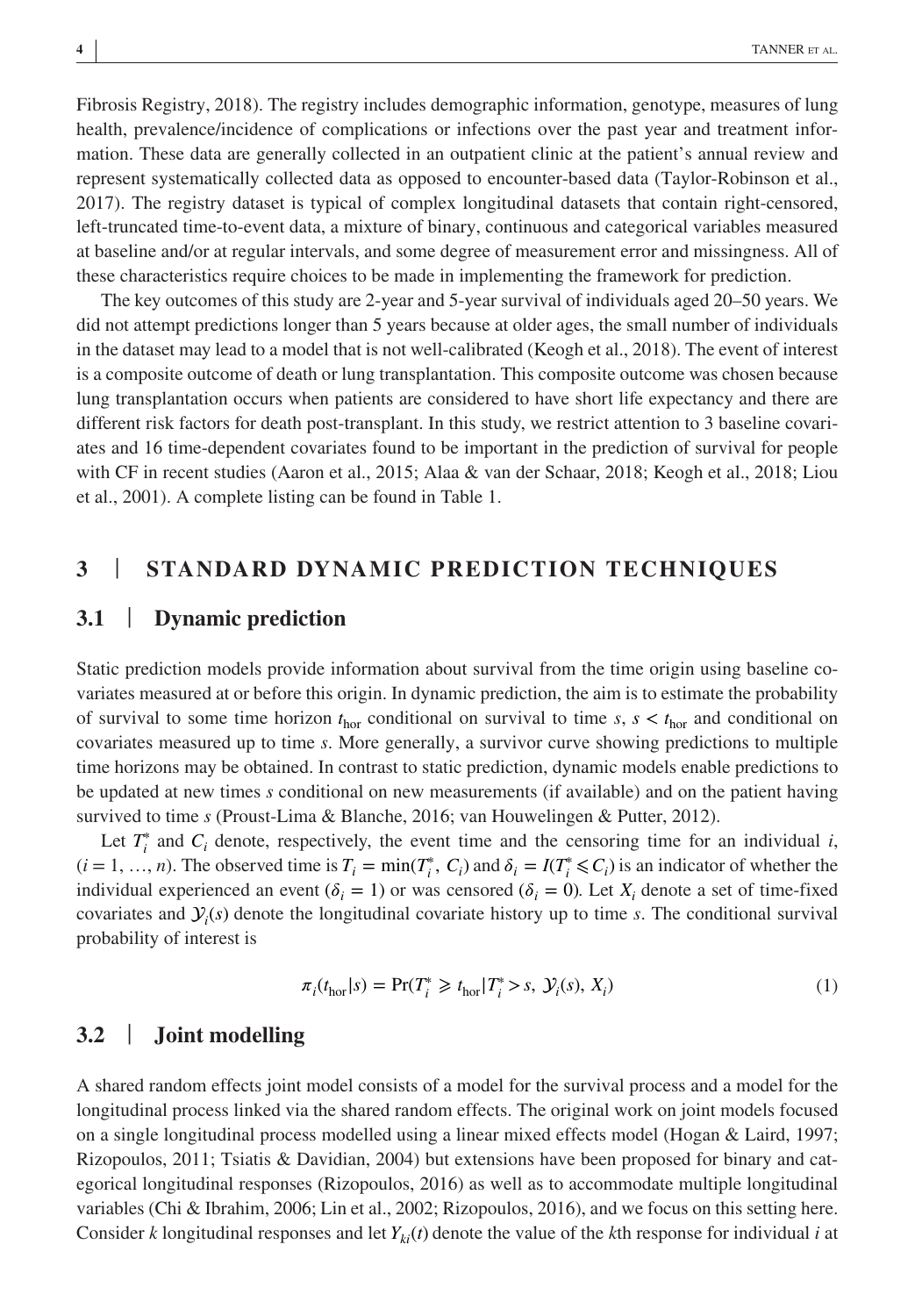| Category                 | <b>Variable</b>                                                       | <b>Type</b> |
|--------------------------|-----------------------------------------------------------------------|-------------|
| Baseline measure         | Gender                                                                | Binary      |
|                          | Genotype                                                              | Categorical |
|                          | Age at diagnosis (years)                                              | Numeric     |
| Lung function            | Forced expiratory volume in 1 s as percentage of predicted<br>(FEV1%) | Numeric     |
|                          | FEV1% slope as estimated from mixed effects model                     | Numeric     |
|                          | Forced vital capacity as percentage of predicted (FVC%)               | Numeric     |
| Respiratory infection in | Burkholderia cepacia                                                  | Binary      |
| the past year            | Methicillin-resistant Staphylococcus aureus                           | Binary      |
|                          | Pseudomonas aeruginosa                                                | Binary      |
|                          | Staphylococcus aureus                                                 | Binary      |
| Comorbidities            | Cystic fibrosis-related diabetes (CFRD)                               | Binary      |
|                          | Pancreatic insufficiency                                              | Binary      |
| Other health indicators  | Weight (kg)                                                           | Numeric     |
|                          | Body mass index (BMI)                                                 | Numeric     |
|                          | Days (past year) in hospital for IV antibiotics                       | Categorical |
|                          | In hospital without antibiotics (past year)                           | Categorical |
|                          | Use of oxygen therapy (past year)                                     | Binary      |
|                          | Use of non-invasive mechanical ventilation (past year)                | Binary      |
| Calendar time            | Calendar year at measurement time                                     | Numeric     |

**TABLE 1** Covariates from the UK Cystic Fibrosis Registry dataset used in the prediction models. The first 3 time-fixed variables are collected at baseline and the remaining 16 time-dependent variables are collected at each annual review

time *t*. We observe  $Y_{ki}(t)$ , realisations at specific times of the true but unobserved longitudinal process,  $m_{ki}(t)$ , and the difference is considered a form of measurement error (Barrett et al., 2015; Hickey et al., 2016; Rizopoulos, 2016). A multivariate linear mixed effects model for the longitudinal response is

$$
Y_{ki}(t) = m_{ki}(t) + \epsilon_{ki}(t) \tag{2}
$$

$$
Y_{ki}(t) = X_{ki}^{\mathsf{T}}(t)\beta_k + Z_{ki}^{\mathsf{T}}(t)b_{ki} + \epsilon_{ki}(t)
$$
\n(3)

where  $X_{ki}(t)$  is the design matrix for the fixed effects  $\beta_k$ ,  $Z_{ki}(t)$  is the design matrix for random effects  $b_{ki}$ and  $\epsilon_{ki}(t)$  are independent normally distributed residuals conditional on the model covariates and random effects. The random effects  $b_k$  are independent of the error term and are assumed to follow a multivariate normal distribution with mean 0 and variance–covariance matrix *D*. *D* describes the covariance between different longitudinal measures taken at the same time. As described by Rizopoulos (2016), this model for the longitudinal responses may be extended to accommodate binary or categorical measures using different link functions.

The model for the longitudinal measures is linked to the survival process through a hazard model, with the hazard at time *t* assumed to depend on some function of the { $m_{ki}(u)$  :  $u \le t$ }, the unobserved true longitudinal response values up to time  $t$  and a vector of time-fixed covariates,  $X_i$ . Because the hazard depends on  $m_{ki}(t)$ , not  $Y_{ki}(t)$ , the random effects  $b_{ki}$  represent the association between the two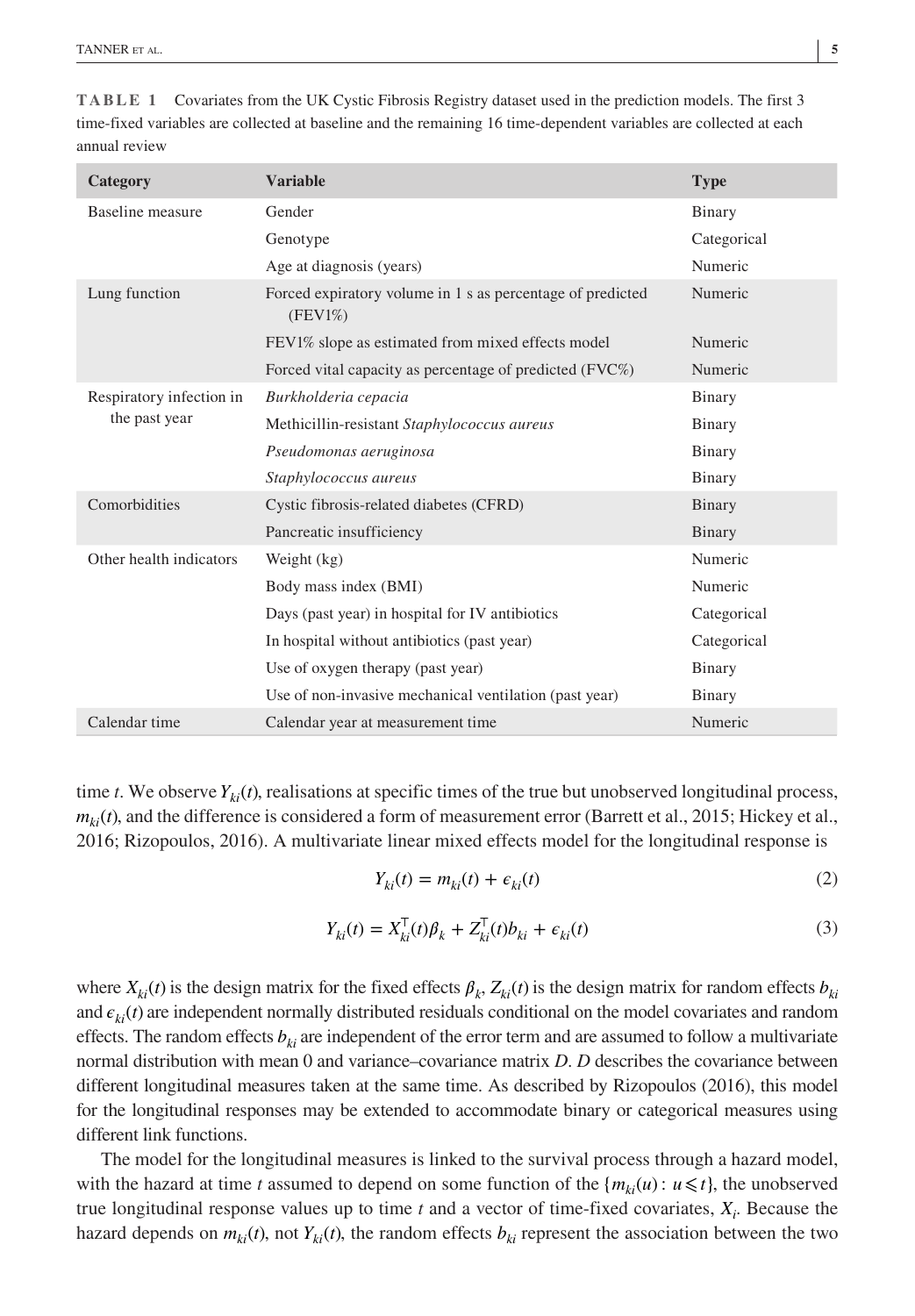submodels. A simple form for the hazard model assumes that the hazard at time *t* depends only on current values of  $m_{ki}(t)$ :

$$
h_i(t) = h_0(t) \exp\left\{\gamma^\top X_i + \sum_k \alpha_k m_{ki}(t)\right\} \tag{4}
$$

where  $h_0(t)$  is the baseline hazard at time *t*. Options for specification of the baseline hazard include leaving it unspecified (as in Cox regression), modelling it as a Weibull or other distribution, or using a flexible form such as B-splines or a piecewise constant function (Rizopoulos, 2011). The model in (4) can also be extended to incorporate exogenous time-dependent predictors that are not incorporated as responses in the longitudinal model by replacing  $X_i$  with a covariate vector depending on time.

Estimation of the joint model parameters can be performed by maximum likelihood or by Bayesian Markov chain Monte Carlo in which the predicted survival probabilities are Monte Carlo estimates based on the posterior predictive distribution of the survival process (Rizopoulos, 2016). If the baseline hazard is unspecified, non-parametric maximum likelihood is used with cumulative incidence modelled as a step function (Rizopoulos, 2010; Wulfsohn & Tsiatis, 1997). Because numerical integration is typically required, for large datasets such as those based on electronic health records, the computation is challenging and may even be infeasible (Paige et al., 2018).

# **3.3** | **Landmarking**

In the landmarking approach, the dynamic prediction at a given landmark time is based on a model fitted only on those patients still at risk at the landmark time. Considering landmark time *s* and a clinically relevant prediction time period, *v*, predictions of survival to time  $t_{hor} = s + v$ , conditional on survival and predictors up to time *s*, can be obtained based on the Cox proportional hazards model (Cox, 1972),

$$
h_{s,i}(t|X_i, \mathcal{Y}_i(s), s, v) = h_0(t|s) \exp{\{\gamma_s^{\top} X_i + \alpha_s Y_i(s)\}}, \quad s < t \leq s + v
$$
 (5)

where  $h_{si}(t)$  is the hazard for individual *i* at landmark time *s* and  $Y_i(s)$  is the value of the time-dependent predictors at *s*. As an extension, values of time-dependent measurements made prior to *s* may also be included. The required dataset, which we call a sliding landmark dataset, only contains individuals still at risk at *s* and all individuals are administratively censored at *s* + *v*.

The basic landmarking approach incorporates longitudinal predictors in the sliding landmark dataset by taking the most recently measured value prior to landmark time *s*. To avoid loss of longitudinal information due to this 'last observation carried forward' method, predictions of longitudinal measurements based on mixed modelling can be used (Paige et al., 2018). Either way, predictors  $Y_i(s)$ appear in the dataset as time-fixed covariates at time *s*. The proportional hazards model in (5) can be fitted separately for each landmark time  $s = \{s_1, \ldots, s_L\}$  leading to *L* separate models; however, this is likely to be inefficient. van Houwelingen (2007) proposed fitting a combined model across multiple landmark times with efficiency gained through assumptions such as common log hazard ratio parameters across landmark times. An example of a combined model, sometimes called a supermodel, is

$$
h_i(t|X_i, \mathcal{Y}_i(s), s, v) = h_{0,s}(t|s) \exp{\lbrace \gamma^\top X_i + \alpha Y_i(s) \rbrace}
$$
\n(6)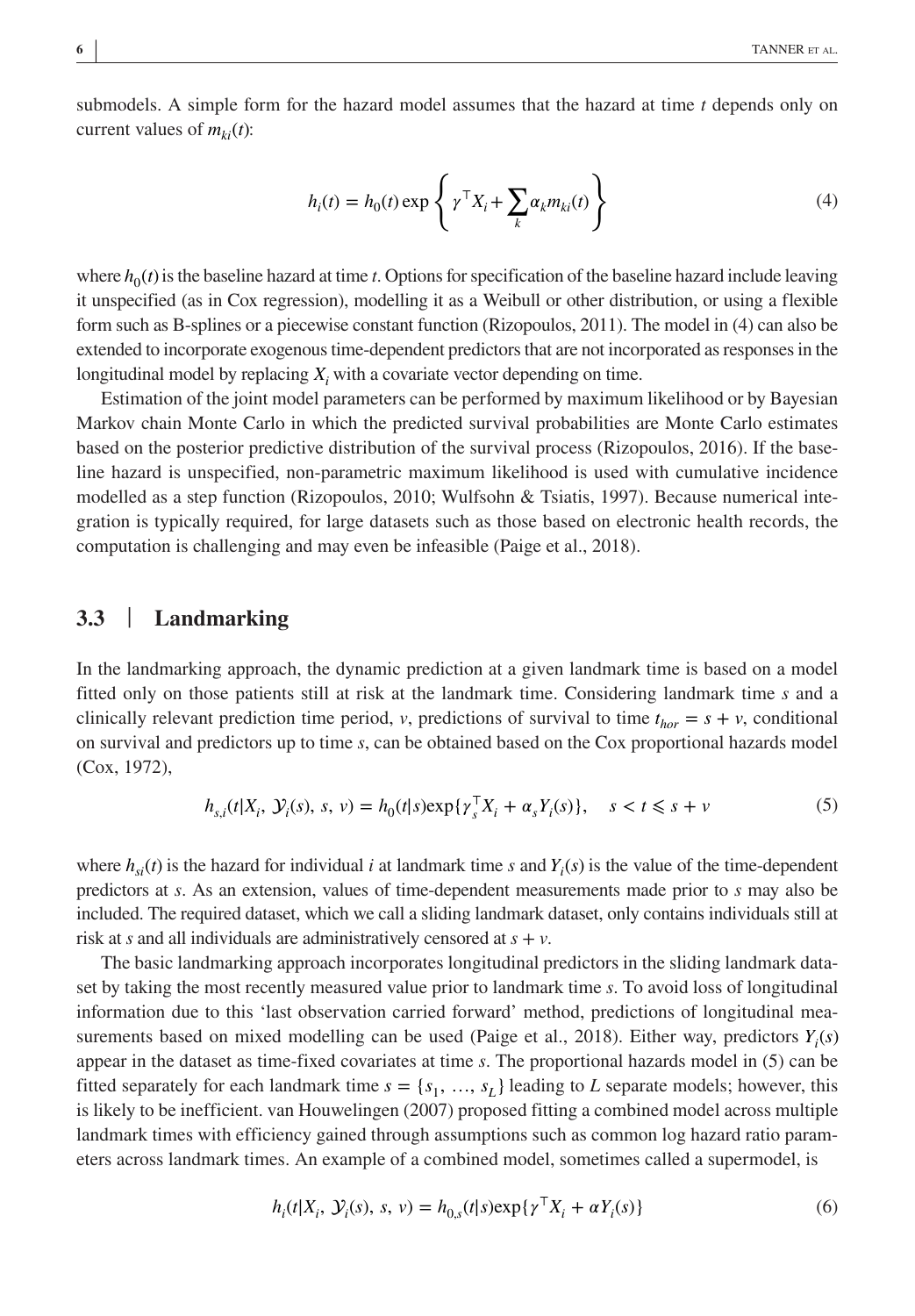where  $h_{0,s}$  is the baseline hazard for predictions made from landmark time *s*. The model may be expanded to account for time-varying effects or landmark-dependent effects by letting the parameters depend on *t* − *s* or *s* and we refer to van Houwelingen and Putter (2012) for other extensions to the supermodel. The supermodel in (6) can be fitted to a dataset formed by vertically stacking the data created at each landmark time—the sliding landmark datasets—into one landmark super dataset using a Cox regression model with the baseline hazard stratified by landmark time *s*. For inference, robust standard errors are required through use of the sandwich estimator.

Estimates of the predicted survival probabilities are obtained from this model using

$$
\widehat{\pi}_i(s+\nu|s) = \exp\{-\widehat{H}_{0,s,\nu}\exp(\gamma^\top X_i + \alpha Y_i(s))\}\tag{7}
$$

and Breslow's estimate of the cumulative baseline hazard functions,  $H_{0,s,y}$  (Breslow, 1972). Landmarking is a less computationally intensive approach compared with joint modelling and can be implemented with standard software.

# **4** | **DYNAMIC PREDICTION USING A MACHINE LEARNING ENSEMBLE**

# **4.1** | **Discrete-time survival analysis**

Most machine learning algorithms were originally conceived for predicting binary outcomes (classification problems) or continuous outcomes. Their use for prediction of time-to-event outcomes, particularly in the presence of right-censoring, generally requires either modification of the algorithm or manipulation of the data into a form suitable for applying techniques for binary outcomes. Some machine learning algorithms have been adapted for right-censored data and these include survival trees (Bou-Hamad et al., 2011; Segal, 1988, 1997), random survival forests (Ishwaran et al., 2008, 2014), support vector machines (Van Belle et al., 2011), artificial neural networks (Ripley et al., 2004), and extended random forest and gradient boosting (Hothorn et al., 2006). Early work by Liestol et al. (1994) and Biganzoli et al. (1998) explored discrete-time models for survival analysis in neural networks. However, extensions to accommodate time-dependent measures of predictors are still limited and we are aware of only one, *Dynamic-Deep Hit*, a custom deep learning approach designed to learn survival distributions given longitudinal data, created for dynamic prediction (Lee et al., 2019).

In this work, we take an approach that enables us to exploit a large library of machine learning algorithms that are capable of estimating the conditional probability of a binary outcome without oneby-one modification for right-censored data. For this, the data are transformed into a discrete-time format such that each individual has a record in each of a series of short time intervals at which they are at risk. We first outline the discrete-time approach in general terms, starting with the simplified setting of a single time origin, before extending to the dynamic setting. For discrete-time survival analysis, the follow-up time is divided into a sequence of *d* adjoining time periods from landmark time  $s = a_0$ to the end of the prediction horizon  $s + v = a_d$ :  $(a_0, a_1]$ ,  $(a_1, a_2]$ , …,  $(a_{d-1}, a_d]$ . In discrete-time, the 'hazard' in period (*al*−1, *al* ] is the conditional probability of an individual having an event in time period (*al*−1, *al* ] given that the individual was event-free up to time *al*<sup>−</sup>1 and given time-fixed covariates  $X_i$  and the values of the time-dependent covariates at the time origin  $\mathcal{Y}_i(a_0)$  (Allison, 1982):

$$
P_{li}(X_i, \mathcal{Y}_i(a_0)) = \Pr\{a_{l-1} < T_i \leq a_l | T_i > a_{l-1}, X_i, \mathcal{Y}_i(a_0)\}\tag{8}
$$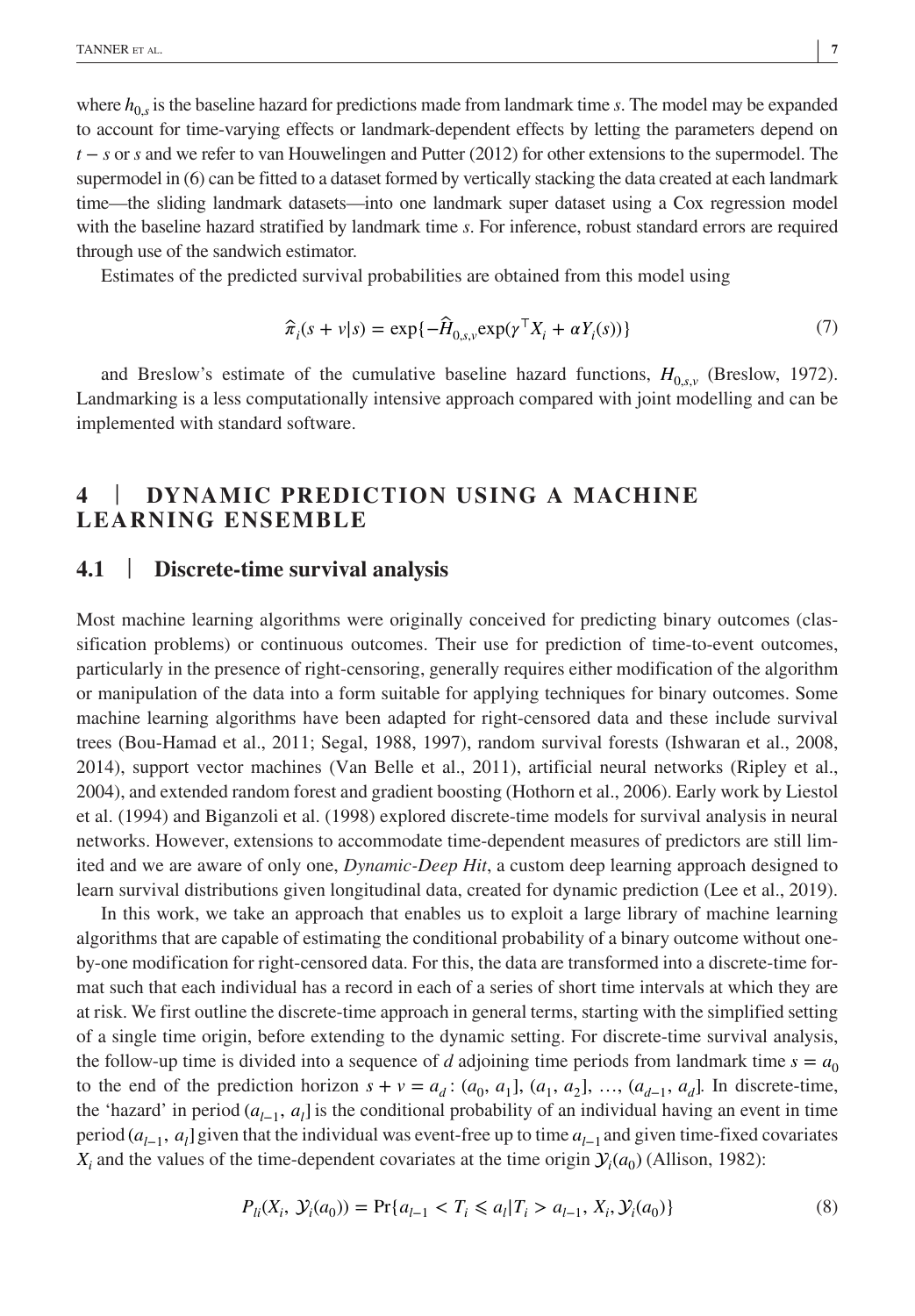Because these are conditional probabilities, the conditional survival probability is

$$
S_{li}(X_i, \mathcal{Y}_i(a_0)) = \Pr(T_i > a_l) = \prod_{j=1}^l (1 - P_{ji}(X_i, \mathcal{Y}_i(a_0)))
$$
\n(9)

This discrete-time formulation is general and any method for computing the probability of a binary event could be applied. We refer to Tutz and Schmid (2016) for a comprehensive overview of discrete time-to-event modelling. The most common fully parametric statistical approach to estimating the conditional probabilities in (8) is a logistic regression model (Cox, 1972; D'Agostino et al., 1990):

$$
logit P_{li}(X_i, \mathcal{Y}_i(a_0)) = \theta_l + \gamma^\top X_i + \alpha Y_i(a_0)
$$
\n(10)

where  $\theta_i$  ( $l = 1, 2, ..., l$ ) is a set of parameters capturing the baseline hazard in each discrete interval. The model can be fitted in a pooled way across all discrete time periods. An alternative parameterisation is the complementary log–log model, the discrete-time equivalent of a Cox proportional hazards model (Tutz & Schmid, 2016). In the formulation in (10), the coefficients for  $X_i$  and  $Y_i(a_0)$  are assumed constant across time periods (i.e. proportional hazards), but more generally they could be allowed to be time dependent. The baseline hazard may be constrained to some particular shape, restricted via groupings or, in the most general case, left to take on any shape by allowing a separate parameter in each time period (Singer & Willett, 1993). Non-parametric machine learning approaches may also be used to estimate the conditional probabilities in (8) (Malley et al., 2012). Methods for fitting novel semi-parametric models to discrete time-to-event data are provided in a tutorial paper by Berger and Schmid (2018).

This discrete-time analysis can be extended to the dynamic prediction setting with time-dependent covariates by adapting landmarking for use in the discrete-time setting. The landmark dataset for each landmark time  $s_1, \ldots, s_L$  is separately discretised, as outlined above, and values of time-dependent covariates at the landmark time are used. Figure 1 illustrates the discretisation of a landmark super dataset.

The discrete-time equivalent of the landmark supermodel for dynamic prediction in Equation (6) is:

$$
logit P_{s,li}(X_i, \mathcal{Y}_i(s), s) = \theta_{s,l} + \gamma^\top X_i + \alpha Y_i(s)
$$
\n(11)

This model makes the strict assumption that the parameters,  $\gamma$  and  $\alpha$ , do not depend on landmark time. Using the relationship from (9), the corresponding predicted *v*-year survival probability is:

$$
\hat{\pi}_i(t_{\text{hor}} = s + \nu | X_i, \mathcal{Y}_i(s), s) = \prod_{l=1}^d (1 - \hat{P}_{s,li}(X_i, \mathcal{Y}_i(s), s))
$$
(12)

For non-parametric machine learning methods such as random forests, model-free estimates of the conditional probabilities of the binary response for each discrete interval are estimated and, as in (12), are multiplied to obtain the predicted *v*-year survival probability.

Details of how to prepare a discrete-time landmark super dataset are provided in the Supplementary Information. The analyses using the Super Learner ensemble described below are all based on the application of models or machine learning algorithms for binary outcomes to the discretised landmark super dataset.

## **4.2** | **Super learner**

The hazard in Equation (8) can be estimated using fully parametric models (e.g. logistic regression), semi-parametric methods (e.g. GAMs) or machine learning algorithms that estimate the conditional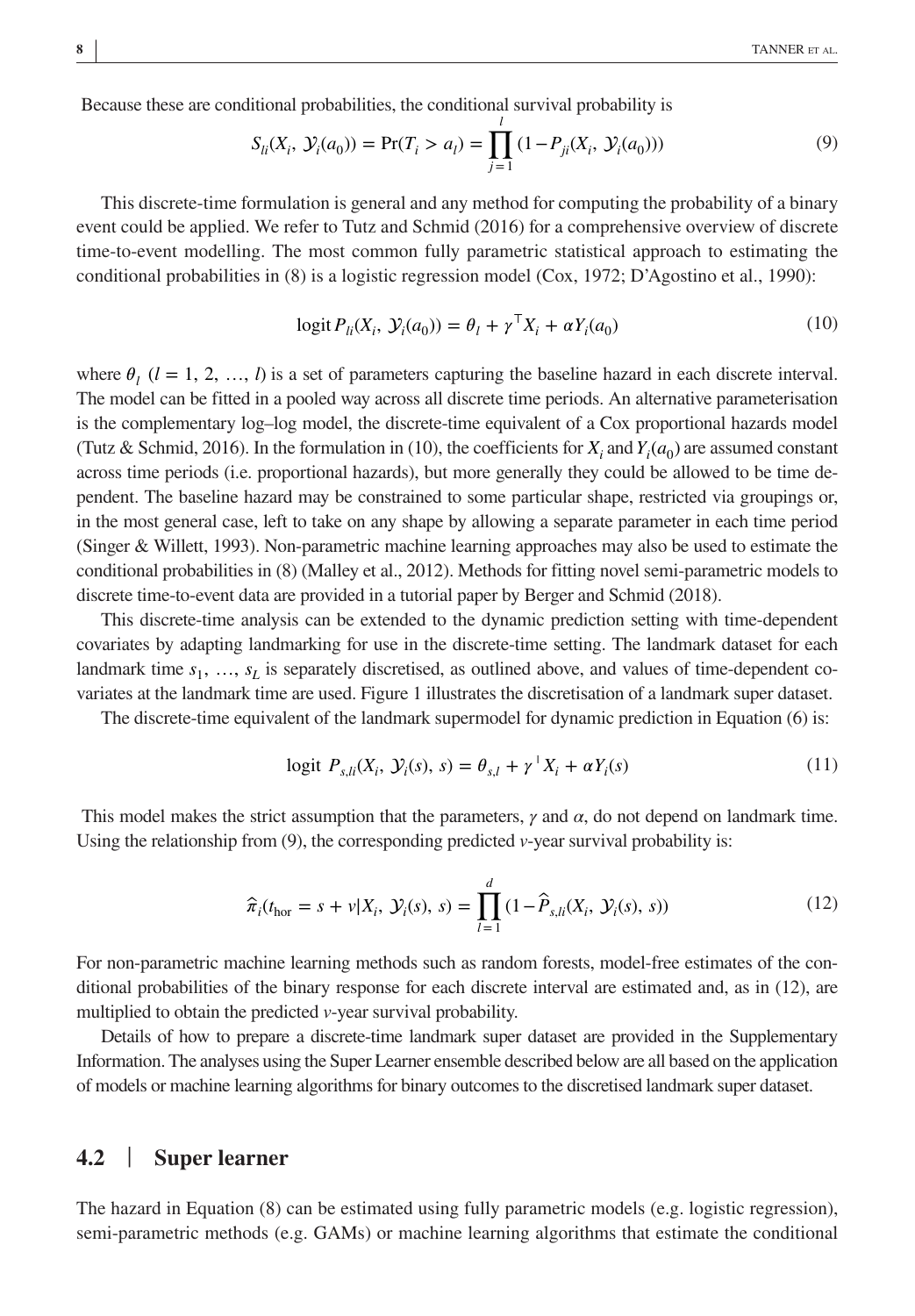

**FIGURE 1** Graphical representation of the discretisation of landmark data. Event and censoring times are indicated by  $X$  and O symbols, respectively. At landmark times  $s_0$ , and  $s_1$ , the prediction period is divided into five discrete intervals and the event status of each person in each period is recorded. For landmark times  $s_0$  and  $s_1$ , Person 1 will have an event indicator equal to one in time periods  $(a_{0,4}, a_{0,5}]$  and  $(a_{1,2}, a_{1,3}]$ , respectively, and an event indicator equal to zero for all other periods that they were at risk. Because Person 2 is at risk of an event at the start of all five periods for both  $s_0$  and  $s_1$ , they will have a record for each interval with an event indicator equal to zero. Person 3 will only have one record, the record corresponding to the event in period  $(a_{0,0}, a_{0,1}]$ 

probability of a binary outcome (Malley et al., 2012). The performance of different machine learning algorithms and statistical models will differ across applications, depending on the features of the dataset and the interrelations between covariates and between the covariates and the outcome (van der Laan & Rose, 2011). Ensemble learning, using a combination of different algorithms or statistical models rather than just one, is designed to remove the dilemma of how to choose a single method. In an ensemble learning system, a library of independently fitted (or 'trained') algorithms are each used to predict the target—here, the conditional survival probability—then the ensemble combines the predictions from the component algorithms based on predefined rules or the results of another algorithm.

The Super Learner is a machine learning ensemble developed by van der Laan et al. (2007) that has been implemented in R and SAS. It is in the class of ensembles described as 'stacking' algorithms, which employ a separate learner to optimally combine the predictions from the library of algorithms (LeDell, 2016; Wolpert, 1992). The Super Learner is underpinned by theory showing that, given a bounded loss function, it will perform asymptotically as well as the best individual algorithm and asymptotically as well as the optimal combination of learners (van der Laan & Dudoit, 2003; van der Laan et al., 2007).

Here we outline the general use of the Super Learner, as described by Polley et al. (2011), before extending to the discrete-time survival setting (Polley & van der Laan, 2011) and finally to the dynamic discrete-time survival setting. The inputs to the Super Learner algorithm are the data on outcomes and predictors, a user-specified list of algorithms (or 'learners') to use and a loss function for quantifying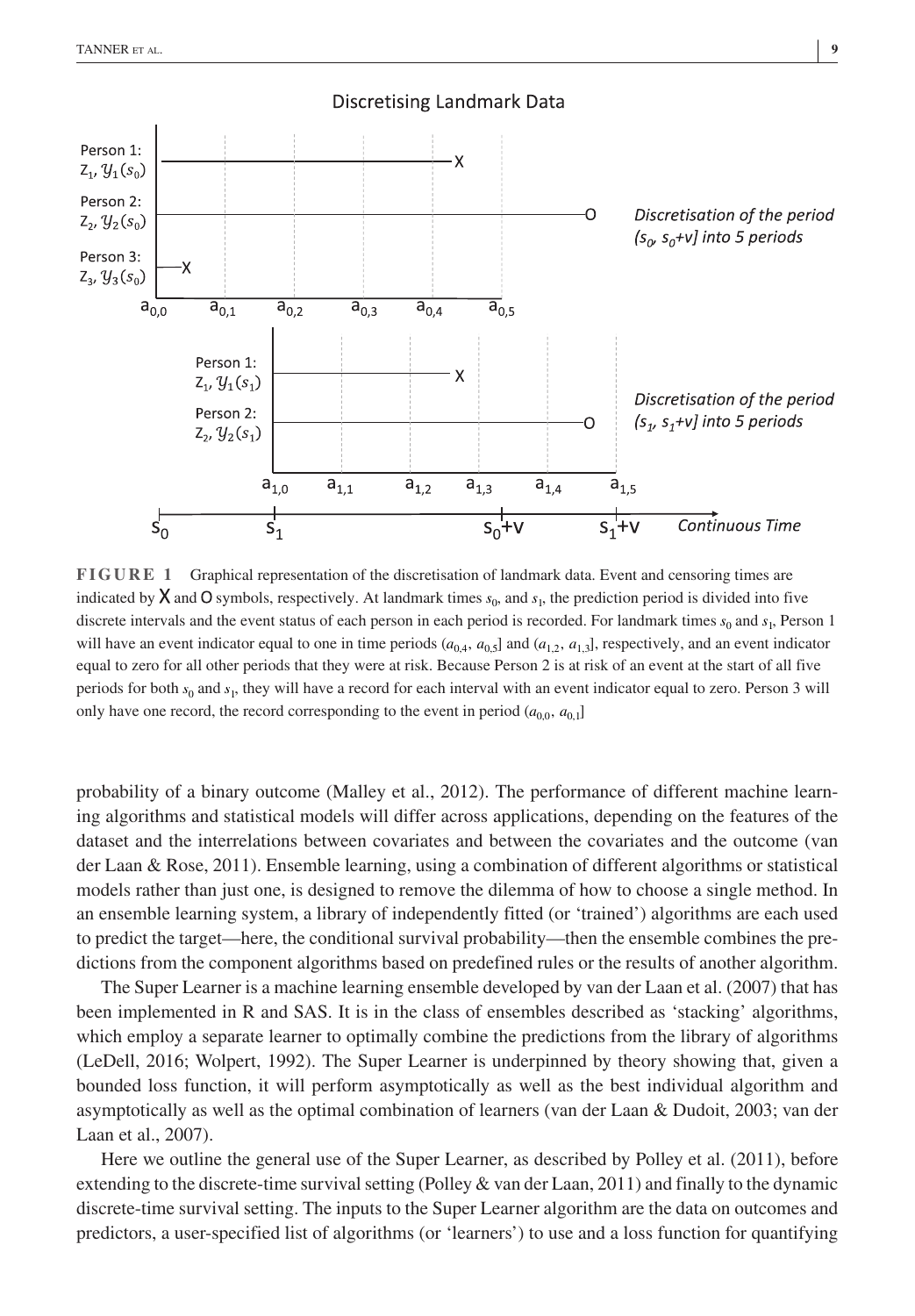the prediction error. Table S1 provides a brief description of each algorithm and model used in our application to CF data, which are: random forest, gradient boosting, support vector machine, generalised linear models (GLM), lasso, elastic-net GLM, Bayesian GLM and GAMs. These algorithms were selected to provide error 'diversity' while being accessible to statisticians and analysts (see Section 7 for a discussion of error diversity). Additional algorithms are available and, in theory, almost any algorithm could be used within the Super Learner framework by creating a wrapper function to facilitate data exchange between the code for the algorithm and the Super Learner framework. When choosing a list of algorithms, a diverse set of algorithms should be selected for optimal performance (Brown et al., 2005). Candidate learners may include both different algorithms and multiple versions of the same algorithm with different tuning parameters or different subsets of data (Brown et al., 2005; LeDell, 2016; Polley et al., 2011).

The Super Learner involves fitting each of the specified algorithms to the data in a cross-validation procedure, and deriving the optimal combination of the algorithms as defined by the combination that minimises the prediction error. The procedure is described in detail below.

The Super Learner algorithm uses the following steps (Polley et al., 2011):

- 1. The data are split randomly into *V* folds (e.g.  $V = 10$ ). By removing each fold in turn as a test set and retaining the remaining  $V - 1$  folds as a training set, this provides V training sets and *V* corresponding test sets.
- 2. Each of the *Q* individual algorithms is fitted to each of the *V* training sets and predicted outcomes are obtained from each algorithm for each individual in the corresponding *V* test sets.
- 3. A vector of length *Q* of optimal weights for each algorithm, *ω*, is determined by finding the values of  $ω$  that minimise the expected value of the selected loss function  $\mathcal L$  over the *n* individuals. Let Π be the vector of length *n* of actual outcomes,  $\Pi \in \{0,1\}$  and Ψ be the *Q* x *n* matrix of predicted conditional survival probabilities where Ψ*ij* is the predicted outcome for individual *i* using algorithm *j*. By restricting to a convex combination of *ω* and selecting a squared error loss function, we formulate the minimisation problem to determine the optimal weights as a non-negative least squares problem:

$$
\min_{n} \frac{1}{n} (\omega \Psi - \Pi)^2
$$
  
s.t.  $\omega \ge 0$ ,  $\sum \omega = 1$  (13)

In practice, we first solve for the non-negative weights and then rescale so they sum to one.

4. The final prediction function is then obtained by fitting each learner to the complete data and using the weights *ω*, from the previous step, to combine them. In other words, the predicted conditional survival probability for individual *i* is a weighted combination of the predicted conditional survival probabilities from each individual algorithm.

#### **4.3** | **Super learner landmark approach for dynamic prediction**

To use the Super Learner ensemble for dynamic survival prediction allowing for time-dependent predictors, we formulate the problem as one of predicting binary outcomes in short time periods defined through the discrete-time landmark super dataset-up outlined in Section 4.1. We also require a loss function to quantify the prediction error and determine the final Super Learner prediction function.

In a standard setting of predicting binary outcomes, common choices for loss functions include the squared error loss function and the negative log loss function (Polley et al., 2011). For survival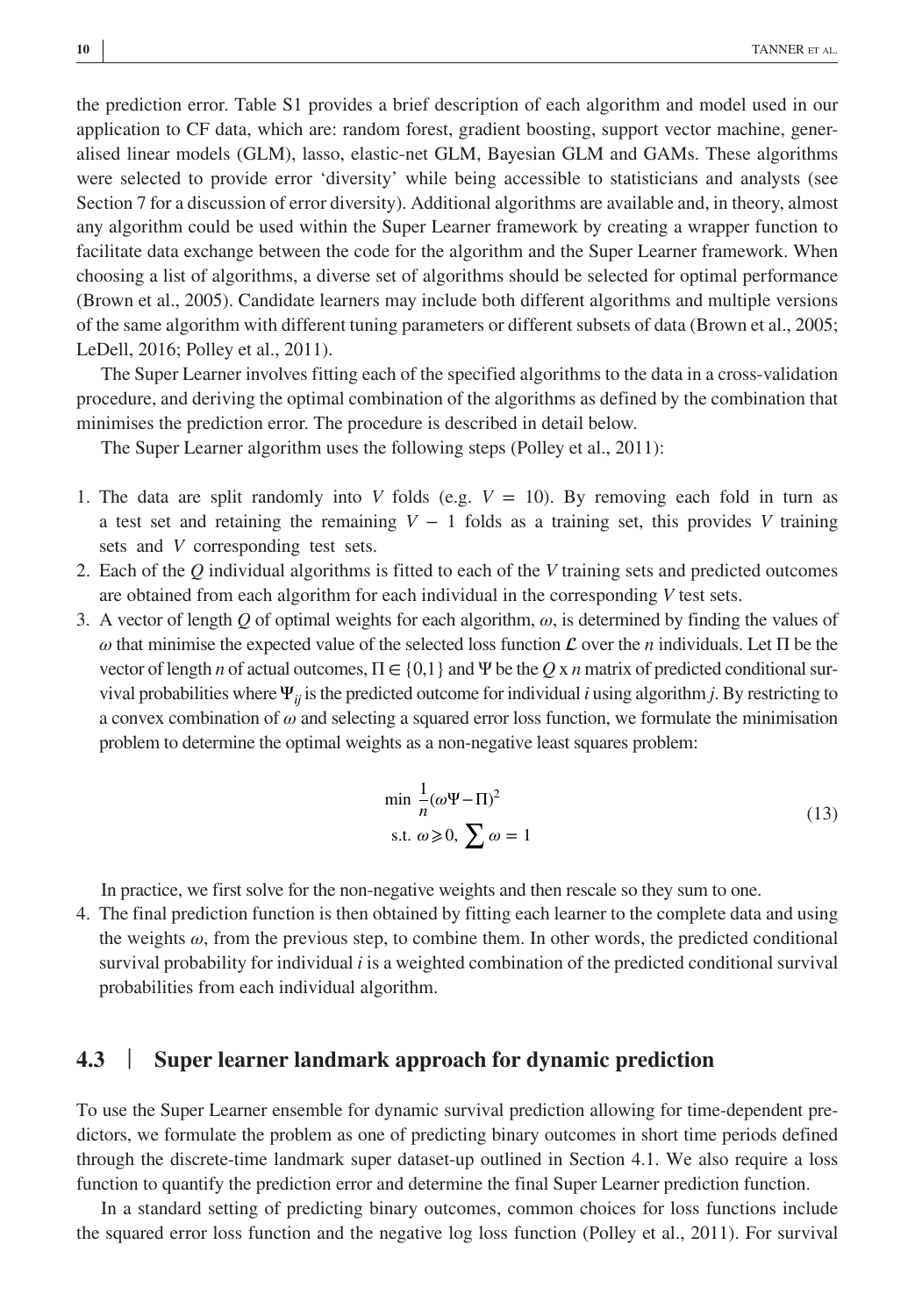problems, a squared error loss weighted by the inverse probability of censoring, akin to the Brier score, may be used. In discrete-time survival analysis, these loss functions are defined with respect to the conditional probability of having an event in an interval, (i.e. the hazard) (Polley & van der Laan, 2011). In our motivating example, however, we are interested in predicting survival probabilities over 2 and 5 years. Because our interest is in measuring the loss on the conditional survival function, a more appropriate loss function is a squared error loss on the *v*-year survival probability (Polley & van der Laan, 2011). This is obtained through an inverse probability of censoring weighted (IPCW) squared error loss function where the IPCWs are used to adjust the loss to account for the information lost due to censoring by re-weighting the individuals who were not censored. This loss function is the squared difference between actual *v*-year survival and predicted *v*-year survival, multiplied by an IPCW and then summed across all observations present in each landmark time risk set  $R_s$ :

$$
\mathcal{L}_{\nu-\text{year},IPCW} = \sum_{s=s_1,\dots,s_L} \frac{1}{n(s)} \sum_{i \in R_s} \{ (0 - \hat{\pi}_i(s + \nu | X_i, \mathcal{Y}_i(s), s, \nu))^2 I(T_i \leq s + \nu, \delta_i = 1) (1/\hat{G}_s(T_i)) + (1 - \hat{\pi}_i(s + \nu | X_i, \mathcal{Y}_i(s), s, \nu))^2 I(T_i > s + \nu) (1/\hat{G}_s(s + \nu)) \}
$$
(14)

Here,  $G_s(t)$  represents the Kaplan–Meier estimate of the censoring distribution at time *t*, estimated using the data for risk set *Rs* . This equation shows that we are computing a sum across landmark times in which each individual contributes one value per discrete interval per landmark time that he or she is at risk. Because this loss function compares actual and predicted *v*-year survival as opposed to the conditional probability of an event in a single interval, it is a more appropriate measure of performance. We use the *v*-year IPCW squared error loss to determine the weights in the final Super Learner prediction function by minimising *<sup>v</sup>*−year,*IPCW* for an algorithm-weighted combination subject to the algorithm weights being non-negative. Details on the implementation using R and availability of sample code are given in Section 6.2.6.

# **5** | **ASSESSMENT OF PREDICTIVE PERFORMANCE**

Measures for assessing performance of a predictive model fall into three categories: discrimination (how well the model distinguishes between two subjects with different survival times), calibration (how well the predicted survival probabilities match the observed survival probabilities) and overall performance (a distance-based measure of predictive accuracy) (Steyerberg et al., 2010). In a survival context, measures of discrimination must account for censoring and survival time, not just survival status (Pencina et al., 2012). van Houwelingen and Putter (2012, Chap. 3) summarise measures of predictive performance in the context of dynamic prediction. We use the truncated concordance index (C-index) described by Gerds et al. (2013) which truncates an IPCW C-index at a specified time point that may be earlier than the longest follow-up time. A model is well calibrated if there is good agreement between the predicted survival and observed survival at all levels of event risk. We construct calibration plots to assess this.

The Brier score is an overall performance measure; it measures the mean-square error for the case where the actual outcomes are binary and the predictions are a probability. Following Graf *et al*. (1999), in the presence of censoring an IPCW estimator for the Brier score for assessing prediction of survival to time  $s + v$  conditional on survival to landmark prediction time s is given by the element in the sum of the *v*-year IPCW loss in Equation (14) corresponding to landmark time *s*.

Because the numeric value of the Brier score has little meaning, the percentage reduction in the Brier score relative to the score obtained from a Kaplan–Meier estimate of *v*-year survival (i.e. without using any covariates) obtained separately from each landmark prediction time provides a more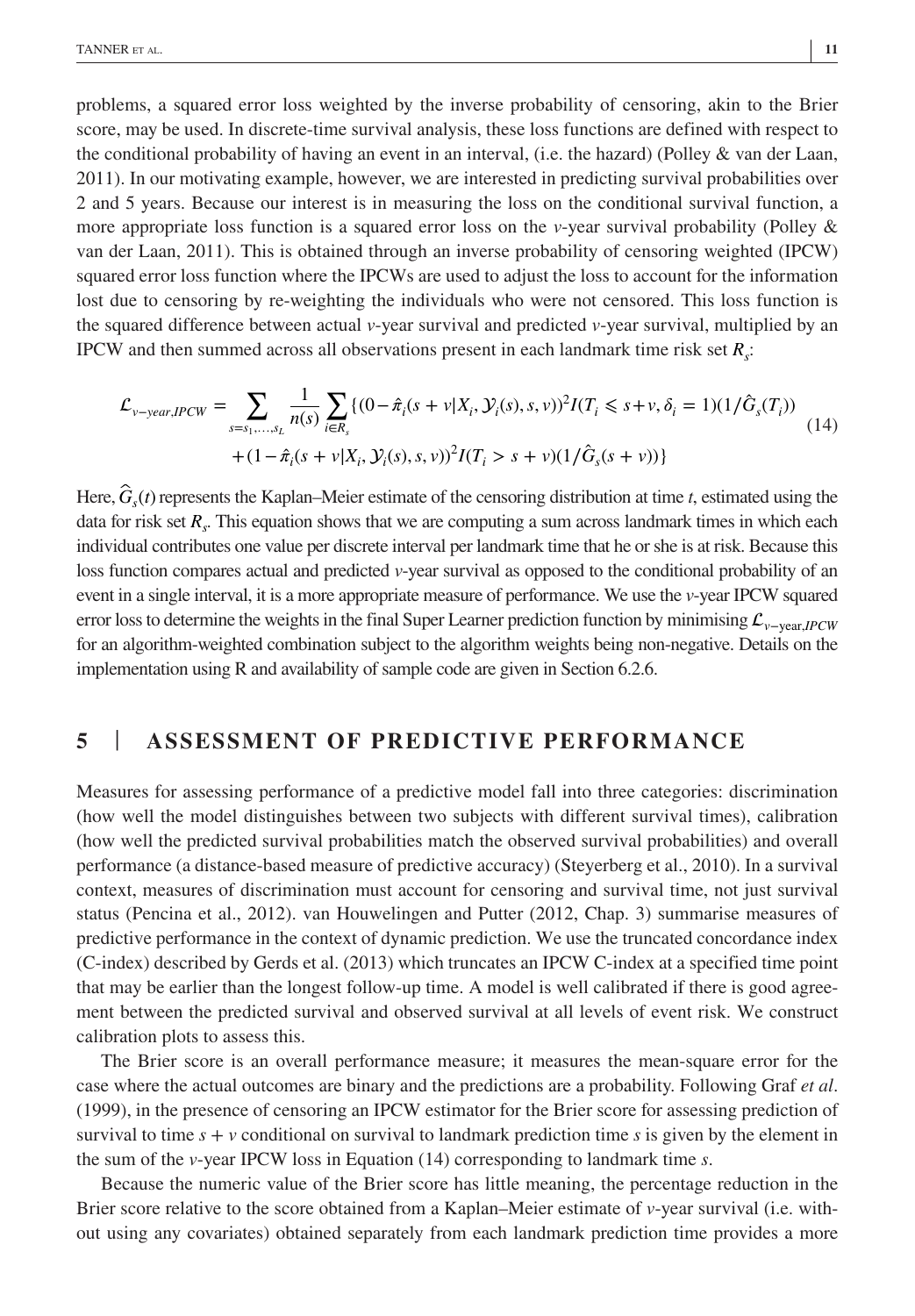intuitive assessment of overall performance (van Houwelingen & Putter, 2012). A percent reduction of 100% represents perfect prediction and occurs when the absolute Brier score is zero.

In the context of survival analysis, discrimination and overall performance measures are calculated using IPCWs. A Kaplan–Meier estimate of the censoring distribution,  $\hat{G}(t) = P(C > t)$ , can be used to obtain IPCWs with individuals who die, censored at the time of death. Note that many IPCW methods require that  $C_i$  be independent of both  $T_i^*$  and the covariates.

Robust model assessment requires testing on an external dataset (Altman & Royston, 2000). Therefore, the dataset is split between a training (model development) sample and a test sample. To provide external validation, it has been recommended that the split should be non-random, for example it might be divided according to geography or calendar time (Steyerberg & Vergouwe, 2014). The test sample is used to measure predictive performance of the final model and illustrates how the algorithm would be used in practice; cross-validation is used to assess performance in the training sample. More information is given on this below, in the context of the example.

# **6** | **ANALYSIS OF THE UK CYSTIC FIBROSIS REGISTRY DATASET**

# **6.1** | **Study population**

The study sample consisted of all individuals in the UK CF Registry who had an annual review between 1/1/2005 and 31/12/2015 and were 16 years of age or greater at the time of the review. Furthermore, any individual without genotype information and without at least one measurement of forced expiratory volume in 1 s as percentage of predicted (FEV1%), forced vital capacity as percentage of predicted (FVC%), body mass index (BMI) and weight from one annual review were omitted (3% of individuals). The resulting dataset consisted of 6363 unique individuals with 43,880 annual review records. 962 of these had the composite event of either death or lung transplant. Seven per cent of individuals had only a single visit recorded in the registry while 55% had seven visits or more recorded.

The amount of missing data is relatively low. Less than 1% of respiratory infection and time spent in hospital data were missing and values were filled in using last observation carried forward and by setting the value to zero, respectively. For the critical lung function predictors, FEV1% and FVC%, approximately 12% of all records had missing values.

# **6.2** | **Implementation of dynamic survival prediction methods**

In this section, we outline how the traditional landmarking analysis, joint modelling and the Super Learner landmark approach were implemented in this dataset. For all three methods, age was taken as the timescale.

## **6.2.1** | **Creation of training and test datasets**

Performance of all three dynamic prediction methods was measured using both 10-fold cross-validation and a holdout sample (test data). We created the test dataset for validation from all patients at 18 randomly selected adult CF centres in the United Kingdom, representing 20% of the annual review records. Figure 2 depicts this division of data and the 10-fold cross-validation procedure. This test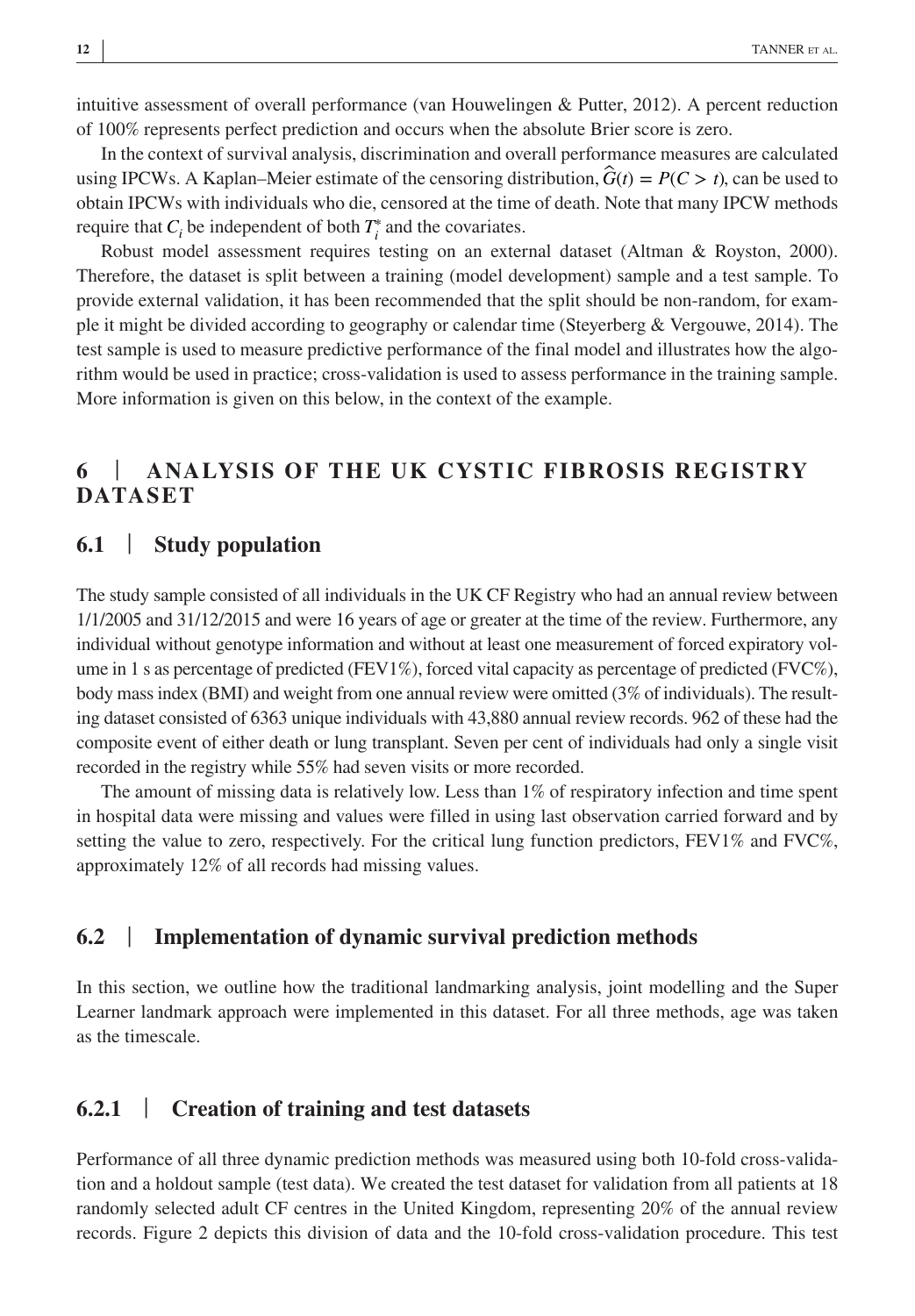dataset contained 14% of the patients and was used to assess generalisability of the predictive model within the United Kingdom. The training dataset was formed from the remaining patient data and was randomly partitioned by patient ID into 10-folds for cross-validation. Each fold contained approximately 540 individuals and the number of events observed ranged from 94 to 119.

# **6.2.2** | **Implementation of the joint model**

In CF, poor lung function has the greatest impact on survival and quality of life (Horsley et al., 2015). FEV1%, a measure of airway obstruction, has received the most attention as a gauge of disease severity and as a predictor of survival for CF patients (Keogh et al., 2018; Liou et al., 2001; Szczesniak et al., 2017). Because FEV1% is measured contemporaneously with FVC%, we modelled these two measures using a multivariate mixed effects model in the longitudinal submodel. FEV1% and FVC% were modelled linearly as a function of age with random intercept and slope as in Equation (3). The remaining time-dependent covariates (see Table 1) were treated as exogenous predictors and incorporated along with the time-fixed covariates into the survival submodel of Equation (4) by fitting an extended Cox model with data specified in long format (i.e. one row per observed measurement time, variables identifying the beginning and end of the time interval in each row, and an event indicator per row). The logarithm of the baseline hazard function was modelled using a B-spline with 15 knots. We considered three association structures for the joint model: one assuming the hazard of an event at time *t* depends on the current value of the longitudinal outcomes at time *t*, one assuming that it depends on both the current values and the slope of FEV1% and one assuming that it depends on the cumulative effect of FEV1% up to time *t*.

# **6.2.3** | **Implementation of the landmarking models**

For both the traditional landmarking analysis using a Cox regression and the Super Learner landmark approach, FEV1% and FVC% were modelled as a linear function of age with random intercept and slope using a multivariate mixed effects model. The model also included the fixed effects of the other covariates in Table 1. Replacing the observed values of FEV1% and FVC% in the dataset with predicted values offers three advantages: (a) the predicted values account for measurement error; (b) we can predict values at each landmark age instead of carrying forward a value from the last measurement



**FIGURE 2** Creation of training and test datasets and use of cross-validation for estimating performance. The 'Prediction Method' is either joint model, Cox landmark or Super Learner landmark. Both 10-fold cross-validation and test data are used to measure performance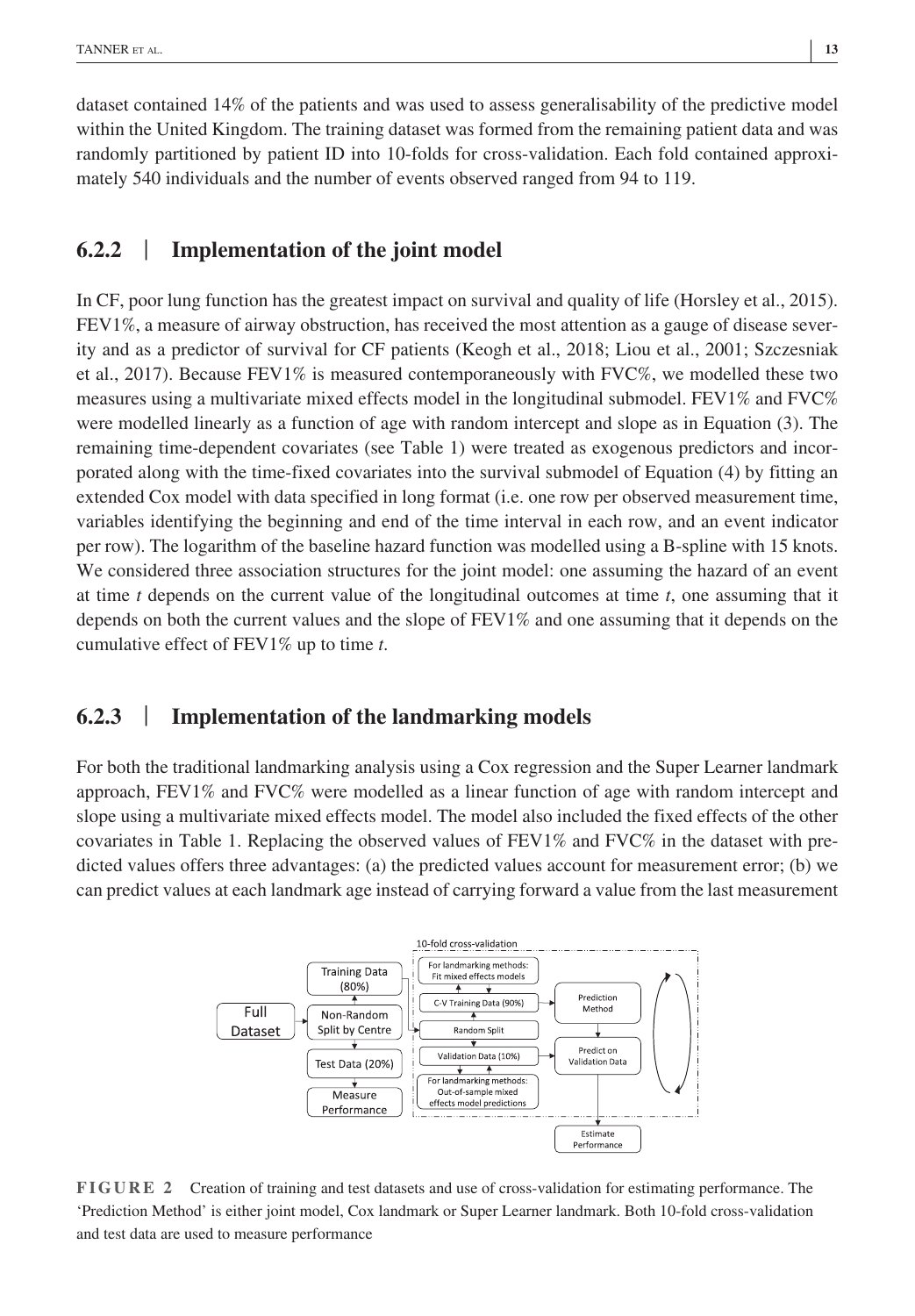time and (c) we can predict values even when observed values were missing. To capture information about the trajectory of lung function, we also add the individual's modelled FEV1% slope as a predictor to the landmark models (Keogh et al., 2018; Rizopoulos et al., 2017). In each of the 10 cross-validation steps, we fitted the mixed effects models and predicted values for the longitudinal predictors FEV1%, FVC% and BMI in the nine training folds ('C-V Training Data' in Figure 2). We used out-of-sample predictions of FEV1%, FVC% and BMI in the validation fold ('Validation Data' in Figure 2) (Keogh, 2018). A model was also fitted to the complete training dataset ('Training Data' in Figure 2) and was used to predict on the test dataset ('Test Data' in Figure 2).

A stacked landmark dataset is used in both landmarking approaches. When creating a landmark stacked dataset, each individual contributes one row in the dataset for each landmark age that he or she is at risk. For the Super Learner landmark analysis, the landmark stacked dataset is discretised as described in Section 4.1. At each landmark age a person is at risk, they may contribute as many rows as the number of intervals chosen to discretise the data. For this dataset, we used five discrete intervals. Our investigations showed that larger numbers of discrete intervals made the size of the data unmanageable and resulted in decreased predictive performance, likely due to the large variance in the estimators of the numerous parameters. Since the discrete intervals need not be of equal size, we divided time based on quintiles of event times (Polley & van der Laan, 2011). Table 2 shows a hypothetical simplified landmark super dataset before and after discretisation.

A decision must be made about how to model the main effect of age time). Maximum flexibility is allowed by adding time indicators to each row as dummy variables but this increases the number of parameters to estimate and may sacrifice power and coefficient stability (Singer & Willett, 1993). In this study, we adopted a more parsimonious approach by adding an interaction between the lower bound of the discrete interval and the landmark time indicator, which models the effect of time linearly over each prediction period (as shown in the sample data in Table 2).

#### **6.2.4** | **Selection of algorithms and models for super learner**

The Super Learner requires a list of candidate algorithms that are appropriate for the problem and that provide diversity and performance. Furthermore, to achieve their best performance, most of these machine learning algorithms require tuning of their hyperparameters, parameters that control some aspect of the how the algorithm functions. To select such a list of algorithm–hyperparameter combinations, we performed some preliminary investigations to look at the effect of different hyperparameter settings on predictive performance of the algorithms. These investigations are further described in the Supplementary Information. Based on this work, we chose to implement the following models and algorithms: gradient boosting, GAMs, GLMs, penalised (ridge, lasso and elastic-net) GLMs, random forest and Bayesian GLMs.

## **6.2.5** | **Method comparison**

For all models, dynamic 2-year and 5-year survival predictions were computed at each landmark age for those individuals at risk at that landmark age. The Brier score and C-index were separately calculated at each landmark age that a prediction was made,  $(20, 21, ..., 50)$  for each analysis method. Because nearly all censoring in the UK CF Registry is administrative censoring, the assumption that  $C_i$  is independent of both  $T_i^*$  and the covariates, as required for IPCW methods, is reasonable for this dataset. We construct calibration plots by dividing the predicted survival probabilities at a given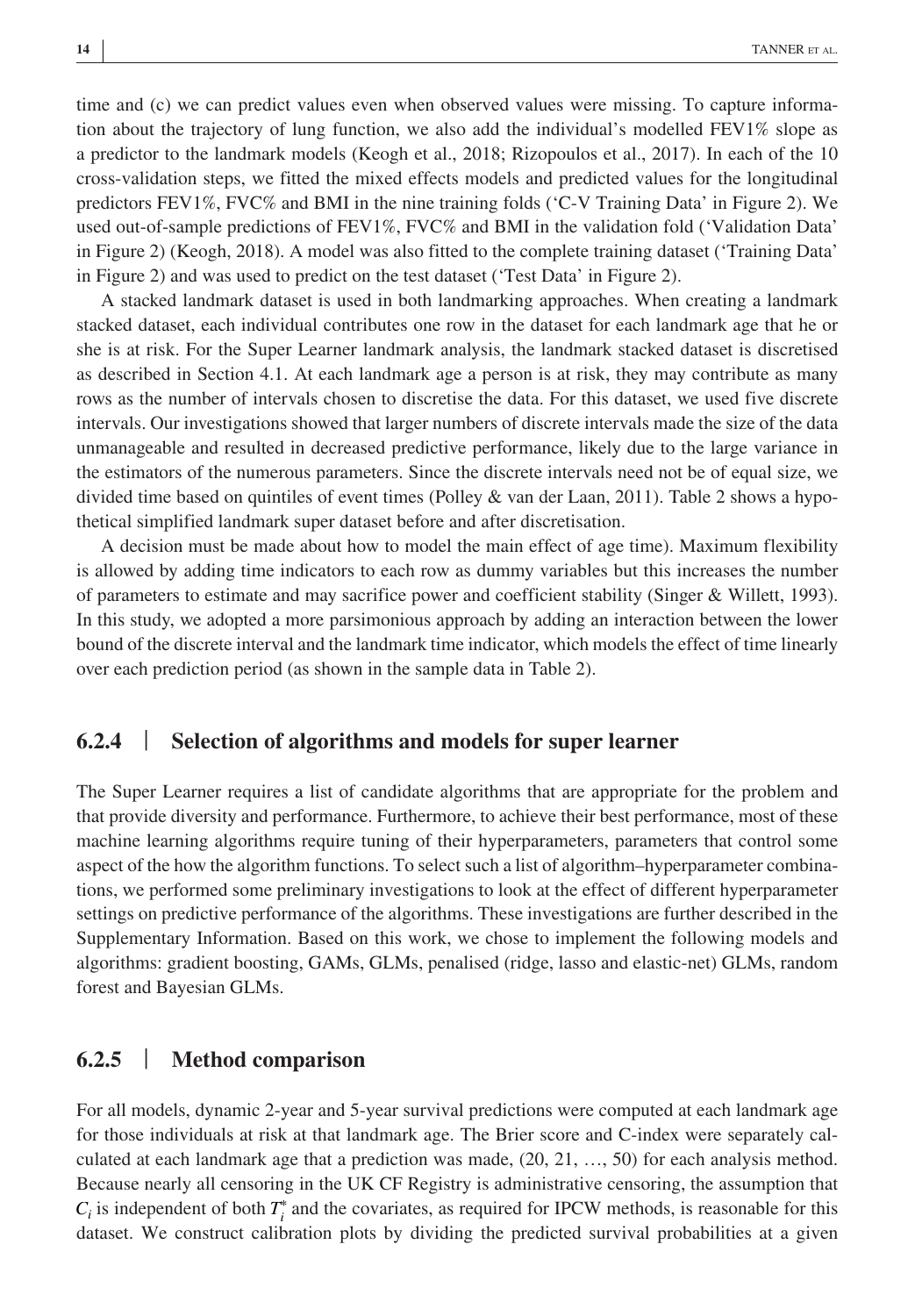**TABLE 2** A landmark super dataset is shown before and after discretisation. In the discretised dataset, the survival time has been replaced by an event indicator that only takes the value of 1 in the discrete interval in which an event happened. The two rightmost columns in the discrete dataset represent the covariates used for modelling time, which are an interaction between the lower bound of the discrete time interval and an indicator variable for each landmark time

#### **Landmark super dataset, 5-year horizon**

| ID         | LM time | <b>Survival time</b> | <b>Event</b> | FEV1 |
|------------|---------|----------------------|--------------|------|
|            | 20      | 24.0                 |              | 30   |
| 2          | 20      | 25.0                 |              | 50   |
|            | 21      | 24.0                 |              | 27   |
| $\bigcirc$ |         | 25.5                 |              |      |

**Landmark super dataset after discretisation**

| ID             | Discrete interval | Event            | FEV1 | $I(LM = 20)$ * time | $I(LM = 21)$ * time |
|----------------|-------------------|------------------|------|---------------------|---------------------|
| $\mathbf{1}$   | (20.0, 20.8]      | $\theta$         | 30   | 20.0                | $\boldsymbol{0}$    |
| $\mathbf{1}$   | (20.8, 21.8]      | $\theta$         | 30   | 20.8                | $\boldsymbol{0}$    |
| 1              | (21.8, 22.9]      | $\boldsymbol{0}$ | 30   | 21.8                | $\boldsymbol{0}$    |
| $\mathbf{1}$   | (22.9, 23.7)      | $\boldsymbol{0}$ | 30   | 22.9                | $\boldsymbol{0}$    |
| 1              | (23.7, 25.0]      | $\mathbf{1}$     | 30   | 23.7                | $\boldsymbol{0}$    |
| 2              | (20.0, 20.8]      | $\boldsymbol{0}$ | 50   | 20.0                | $\boldsymbol{0}$    |
| 2              | (20.8, 21.8]      | $\boldsymbol{0}$ | 50   | 20.8                | $\boldsymbol{0}$    |
| $\mathfrak{2}$ | (21.8, 22.9]      | $\theta$         | 50   | 21.8                | $\boldsymbol{0}$    |
| $\overline{2}$ | (22.9, 23.7)      | $\boldsymbol{0}$ | 50   | 22.9                | $\boldsymbol{0}$    |
| $\overline{2}$ | (23.7, 25.0]      | $\theta$         | 50   | 23.7                | $\mathbf{0}$        |
| 1              | (21.0, 22.0]      | $\boldsymbol{0}$ | 27   | $\boldsymbol{0}$    | 21.0                |
| $\mathbf{1}$   | (22.0, 23.0]      | $\theta$         | 27   | $\mathbf{0}$        | 22.0                |
| 1              | (23.0, 24.4]      | $\mathbf{1}$     | 27   | $\boldsymbol{0}$    | 23.0                |
| $\overline{2}$ | (21.0, 22.0]      | $\theta$         | 52   | $\boldsymbol{0}$    | 21.0                |
| 2              | (22.0, 23.0]      | $\boldsymbol{0}$ | 52   | $\theta$            | 22.0                |
| 2              | (23.0, 24.4]      | $\theta$         | 52   | $\mathbf{0}$        | 23.0                |
| 2              | (24.4, 25.1]      | $\mathbf{0}$     | 52   | $\mathbf{0}$        | 24.4                |
| $\overline{2}$ | (25.1, 26.0]      | $\boldsymbol{0}$ | 52   | $\boldsymbol{0}$    | 25.1                |

landmark age into fifths, computing the mean survival probability for each fifth (*y*-axis) and plotting this against the average Kaplan–Meier survival for the individuals in each fifth (*x*-axis). In a perfectly calibrated model, the line formed by joining these five points would lie exactly on the line  $y = x$ .

# **6.2.6** | **Software**

All analyses were performed using R v3.4.3 (R Core Team, 2017). The joint model and the longitudinal submodel were fitted using the R package JMbayes (Rizopoulos, 2016), the Cox landmark supermodel was fitted using the R package survival (Therneau, 2015; Therneau & Grambsch,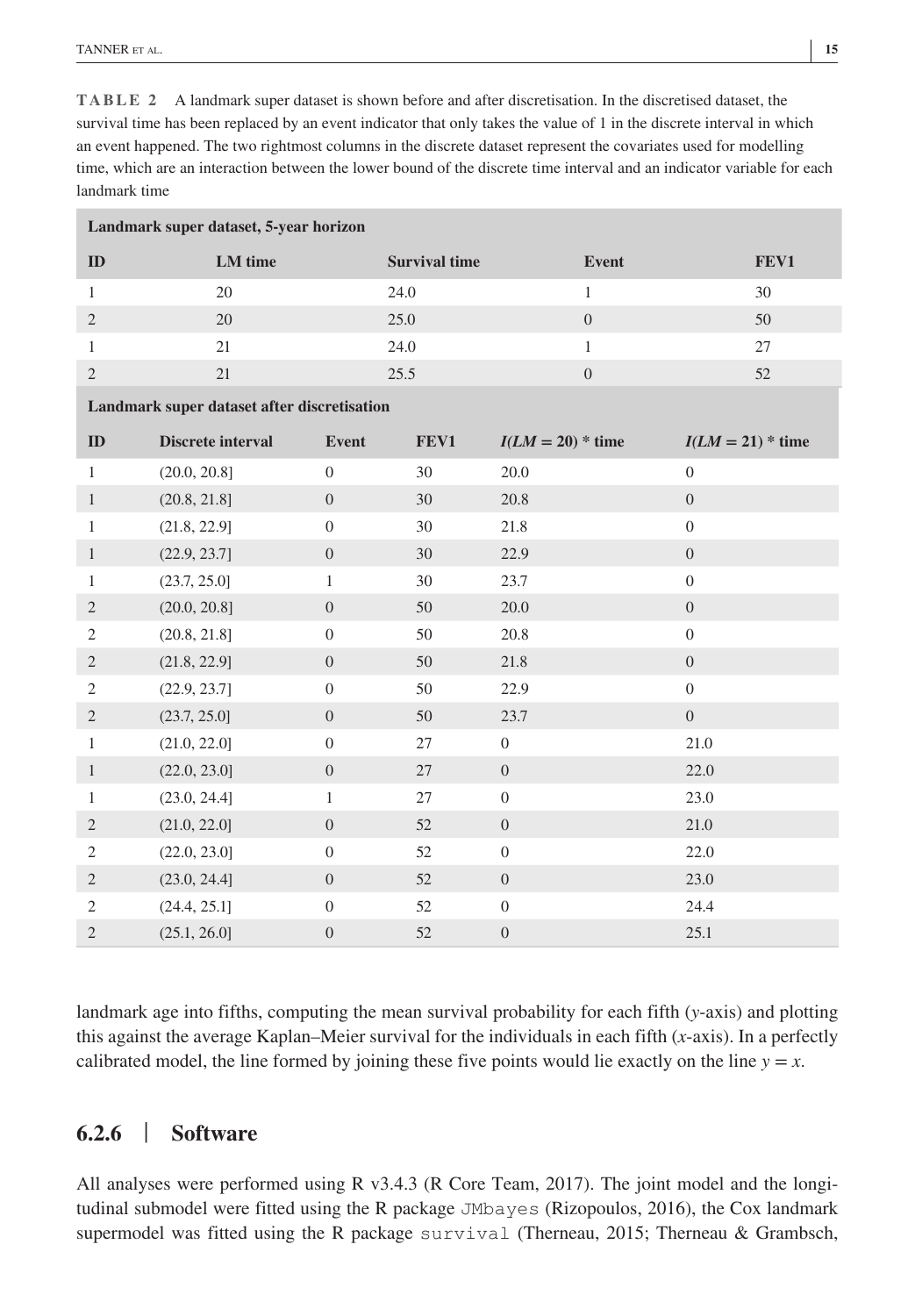2000) and the Super Learner landmark supermodel was fitted using the R package SuperLearner (Polley et al., 2018) with a user-defined IPCW squared error loss function. R packages used for the individual algorithms in the Super Learner ensemble are provided in the Supplementary Information. We used the R package nlme (Pinheiro et al., 2018) to fit the mixed effects model for FEV1% and FVC% and the Lawson–Hanson algorithm (Lawson & Hanson, 1995) which is implemented in the R package nnls (Mullen & van Stokkum, 2012) for the non-negative least squares problem. The Brier score and C-index were computed using the R package pec (Mogensen et al., 2012).

R code for using Super Learner to fit a discrete-time landmark supermodel like the one described here is available from <https://github.com/KamTan/DynamicPrediction>. This code is illustrated using the Mayo Clinic Primary Biliary Cirrhosis dataset publicly available via the R package survival. Although we are not permitted to make the UK CF Registry data public, interested researchers may apply for this data by following the instructions provided here: [https://www.cysticfibrosis.org.uk/](https://www.cysticfibrosis.org.uk/the) [the-](https://www.cysticfibrosis.org.uk/the)work-we-do/uk-cf-registry/apply- for-data-from-the-uk-cf-registry.

#### **6.3** | **Results**

# **6.3.1** | **Cross-validated performance using the training dataset**

We first compare the performance of a joint model, a traditional landmark super model analysis using Cox proportional hazards ('Cox landmark') and a discrete-time landmark super model analysis using the Super Learner ensemble ('SL landmark') using 10-fold cross-validation on the training dataset.

We investigated Cox landmark models with time-varying effects, with interactions between predictors and with quadratic and cubic terms added for continuous predictors. None of those models offered superior Brier scores or C-index values at a majority of landmark ages as compared to the more parsimonious model including only the linear terms and so the higher order terms were discarded. For the joint model, because no improvement in predictive accuracy or discrimination was achieved with the more complex association structures involving slope or cumulative effects, we chose to relate the hazard of an event at time *t* only to the current value of FEV1% and FVC% at time *t*.

Figure 3 shows the composition of the Super Learner prediction function for each of the 10 cross-validation folds. The GAM (2) learner has the largest weight in the Super Learner prediction function at all 10-folds, and overall there is minor variability in which algorithms are chosen and their weights in the prediction function. For example, the Boosting (C) learner receives a weight of 0.15 (15%) in fold 1 but is given a zero weight in both fold 8 and fold 10. Neither the GLM nor the Lasso learners were given a non-zero weight in any of the 10 cross-validation folds.

Table 3 shows the Brier scores for each method for 2-year and 5-year dynamic survival prediction. Figure 4 presents this information as a plot of the percentage reduction in Brier score of each method over Kaplan–Meier reference estimates. For 2-year survival prediction, the SL landmark achieved a 30% reduction in prediction error at 11 of the 31 landmark ages while the Cox landmark and joint model achieved this at only three and two landmark ages, respectively. For 5-year survival prediction, the performance of the Super Learner landmark and the Cox landmark was nearly identical. The reduction in prediction error for the SL landmark ranged from 29% to 52% compared to 28% to 51% for the Cox landmark and 22% to 44% for the joint model. For this dataset, the joint model performance is inferior to that of the two landmarking methods. As seen in Table 3, for all three methods, predictive accuracy decreases at higher landmark ages, particularly over 40 years of age, likely due to less data at older ages.

As shown in Figure 5, the discriminative ability of all three methods for 2-year survival prediction is similar with C-index values exceeding 0.80 at all landmark ages except 43- and 44 years old.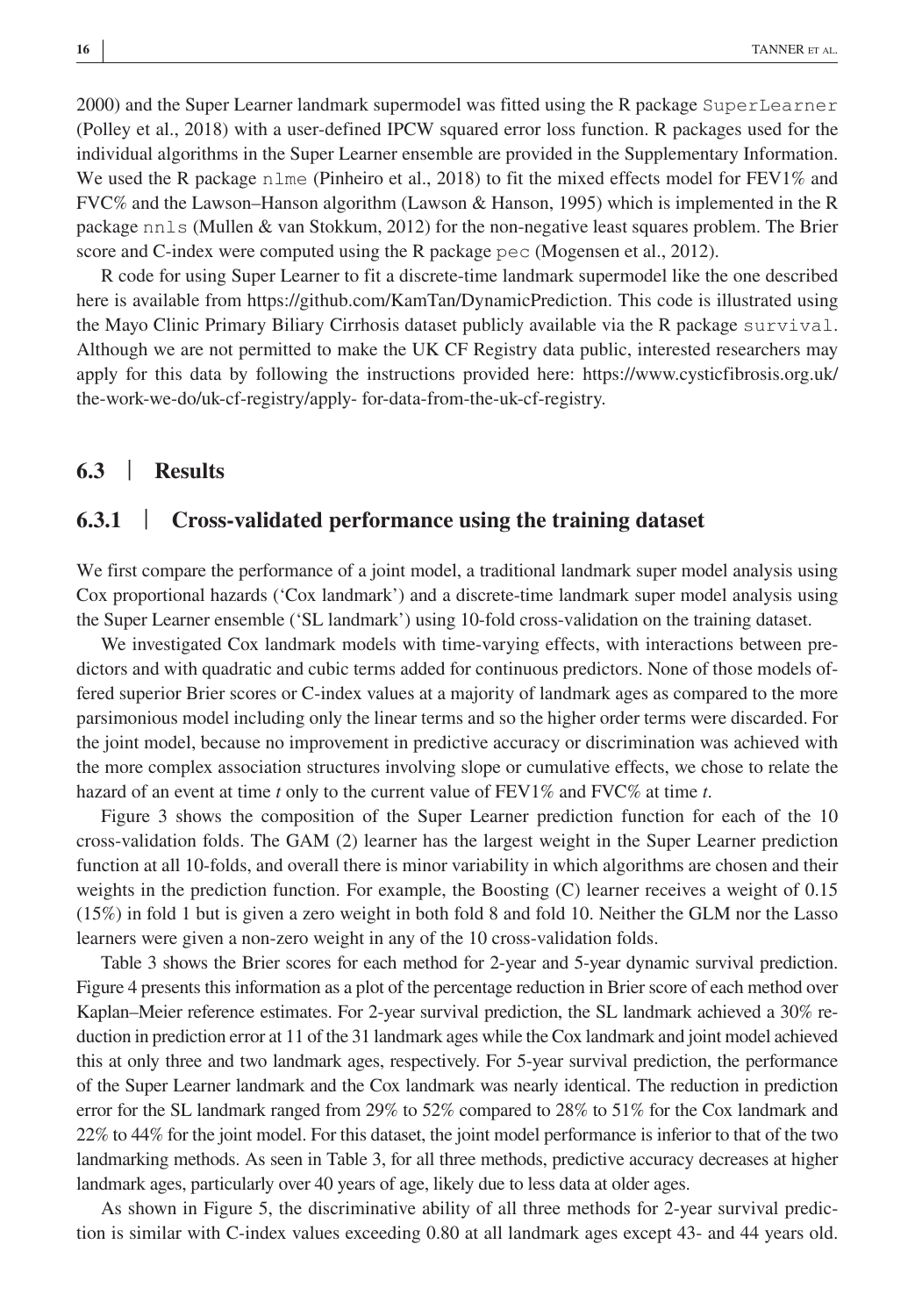

**FIGURE 3** At each of the 10 external cross-validation folds, a new Super Learner prediction function is calculated based on the Super Learner internal 10-fold cross-validation loop. The composition of those prediction functions is presented with each learner plotted in a different colour. The alphanumeric character in parentheses after the name of the learner serves to distinguish different configurations of the algorithm based on hyperparameter settings. For example, GAM (2) indicates a GAM with 2 degrees of freedom while GAM (5) indicates 5 degrees of freedom were specified

For 5-year survival prediction, the Cox landmark and SL landmark models have a similar ability to discriminate with C-index measures between 0.85 and 0.90 for landmark ages 20–40 years. The joint model has a slightly lower discriminative ability than either of the two landmark methods.

Figure 6 shows calibration plots for the both the 2-year and 5-year dynamic prediction models at three prediction time points: 25, 35 and 45 years of age. There is good calibration for all three methods. At landmark age 45, where we have data from fewer individuals, the calibration is less satisfactory. The joint model also appears to over-predict 5-year survival at landmark age 35.

Performance was also assessed by fitting each of the three methods to the entire training dataset and then making dynamic survival predictions on the test dataset. Similar performance patterns were seen to those reported on the cross-validated data and details are provided in the Supplementary Information.

# **6.3.2** | **Final model**

A final model for prediction of 2-year and 5-year dynamic survival probabilities was computed using the full dataset, which includes both the training data and the test data. The composition of the final model Super Learner prediction function is presented in Table 4 along with the value of the *v*-year IPCW squared error loss for each algorithm or model. For predicting both 2-year and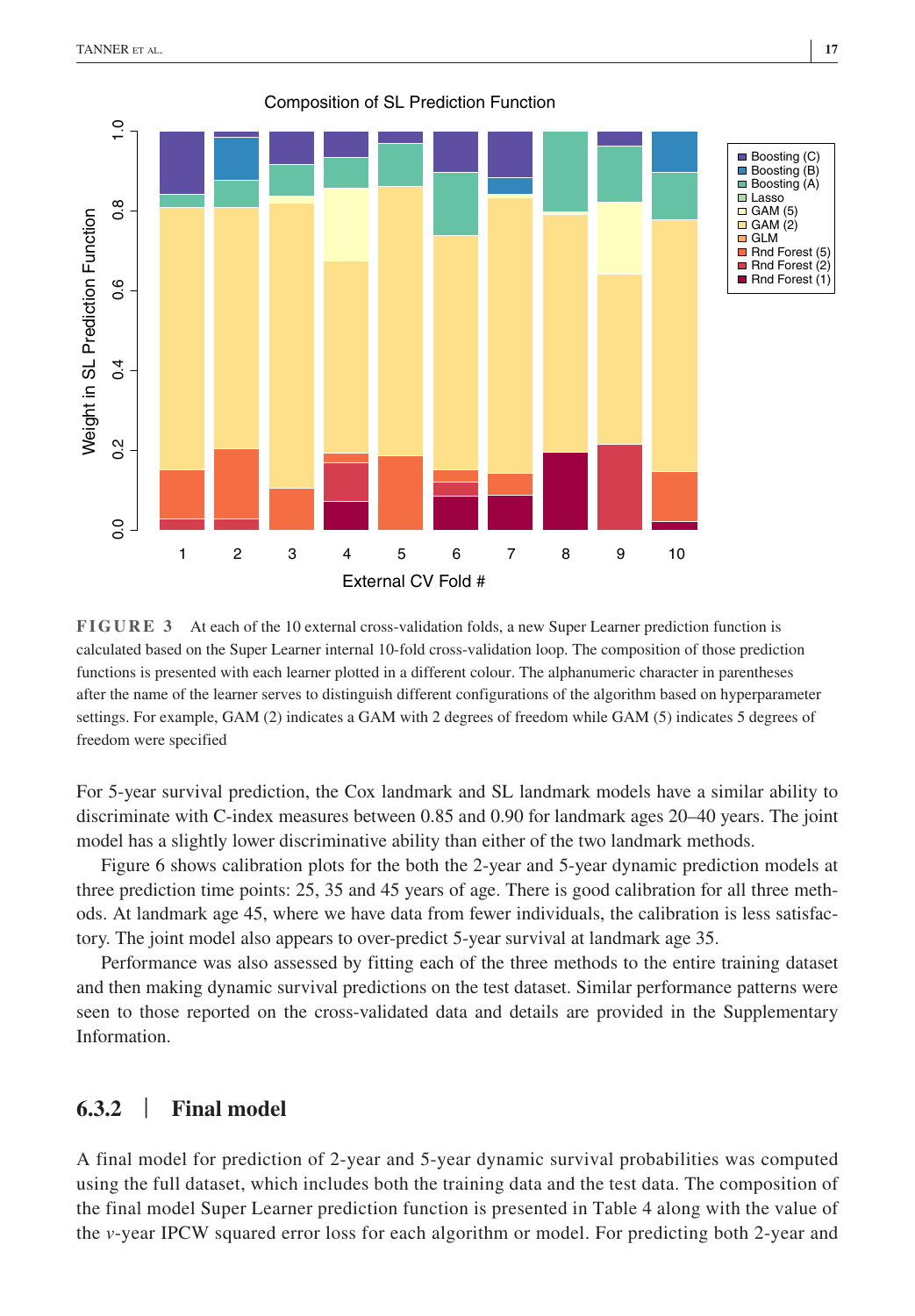

**FIGURE 4** The reduction in prediction error (Brier score) over the Kaplan–Meier reference model for 2-year and 5-year dynamic survival prediction using 10-fold cross-validation on the training dataset

**TABLE 3** Values of the Brier Score for the three comparison methods for 2-year and 5-year dynamic survival prediction at selected landmark ages. Lower values indicate lower prediction error. These numbers were computed using 10-fold cross-validation on the training data

|                 |               | Landmark age: |      |      |      |      |      |      |
|-----------------|---------------|---------------|------|------|------|------|------|------|
|                 | <b>Method</b> | 20            | 25   | 30   | 35   | 40   | 45   | 50   |
| 2-year survival | Cox landmark  | 0.04          | 0.04 | 0.05 | 0.05 | 0.04 | 0.05 | 0.08 |
|                 | Joint model   | 0.04          | 0.05 | 0.05 | 0.05 | 0.04 | 0.06 | 0.07 |
|                 | SL Landmark   | 0.04          | 0.04 | 0.04 | 0.05 | 0.03 | 0.05 | 0.07 |
| 5-year survival | Cox landmark  | 0.08          | 0.07 | 0.08 | 0.08 | 0.09 | 0.09 | 0.10 |
|                 | Joint model   | 0.09          | 0.08 | 0.10 | 0.10 | 0.09 | 0.11 | 0.11 |
|                 | SL landmark   | 0.08          | 0.07 | 0.08 | 0.08 | 0.08 | 0.09 | 0.11 |

5-year survival, GAM predictions make up the majority of the prediction function, 57% and 64%, respectively. Several versions of random forest and boosting algorithms contribute the remainder of the prediction function.

# **7** | **DISCUSSION**

We have described a method for adapting the landmarking technique for dynamic survival predictions to be used with a machine learning ensemble that includes statistical models and algorithms for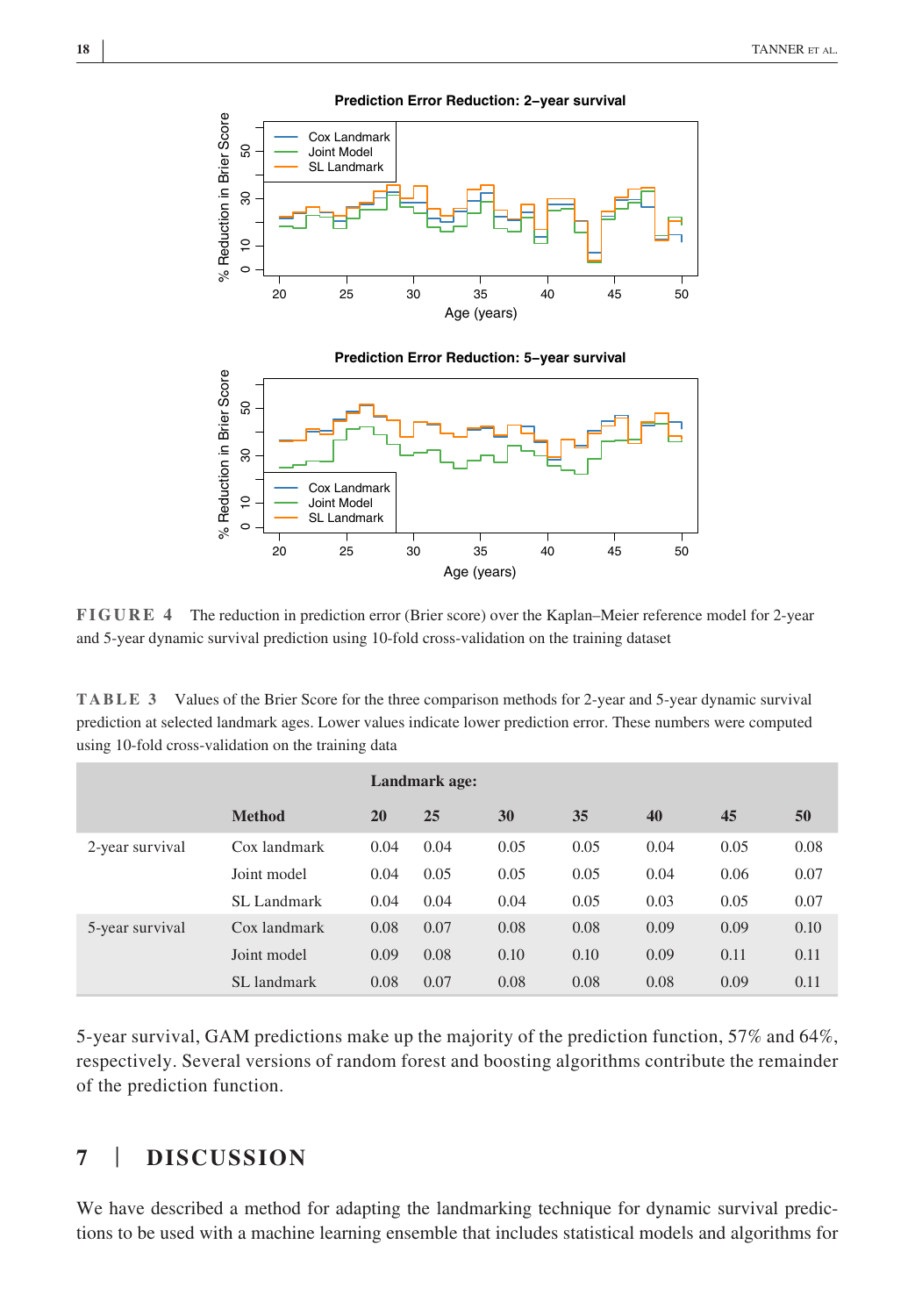

**FIGURE 5** Comparison of discriminative ability for the SL landmark, the Cox landmark and the joint model using 10-fold cross-validation on the training data. Discrimination is measured by the C-index, with higher values preferred

estimation of the probability of a binary outcome. A key advantage of the ensemble is that it obviates the need to make an a priori choice as to which statistical model or class of machine learning algorithm will perform best for the problem at hand. The obvious disadvantages are greater complexity and computational cost. Another disadvantage of the ensemble is that it obscures the nature of relationships between predictors and outcomes and, for inference, confidence intervals are not readily available. For the UK CF Registry study population used here, the SL landmark method performed as well as the current state-of-the-art Cox landmark method for dynamic survival prediction both in external cross-validation and on a test dataset, but it did not outperform this simpler approach. Both methods had better predictive performance than the joint model.

Depending on the true data-generating distribution, different algorithms will perform best for different problems. For this dataset and this question, a traditional statistical method performed as well as our ensemble method. Given the high level of discrimination achieved by both methods, there is not much room to make gains by fitting more elaborate models or including more predictors. It is of interest to better understand when there will be performance differences between approaches. For example, certain alternative statistical models or algorithms may be particularly useful when the number of predictors greatly exceeds the number of observations, for cases with interactions among the predictors and when there is non-linearity. Not surprisingly, non-parametric machine learning methods can outperform parametric models when the assumptions of the parametric models are violated. As shown by Gong et al. (2018) and Katzman et al. (2018), machine learning techniques outperformed Cox regression models in a static survival prediction setting when the effects of covariates were nonlinear in the hazard. Lee et al. (2019) report a deep learning approach for dynamic survival prediction using data from the UK CF Registry that offers improved discrimination in their comparisons. Their results are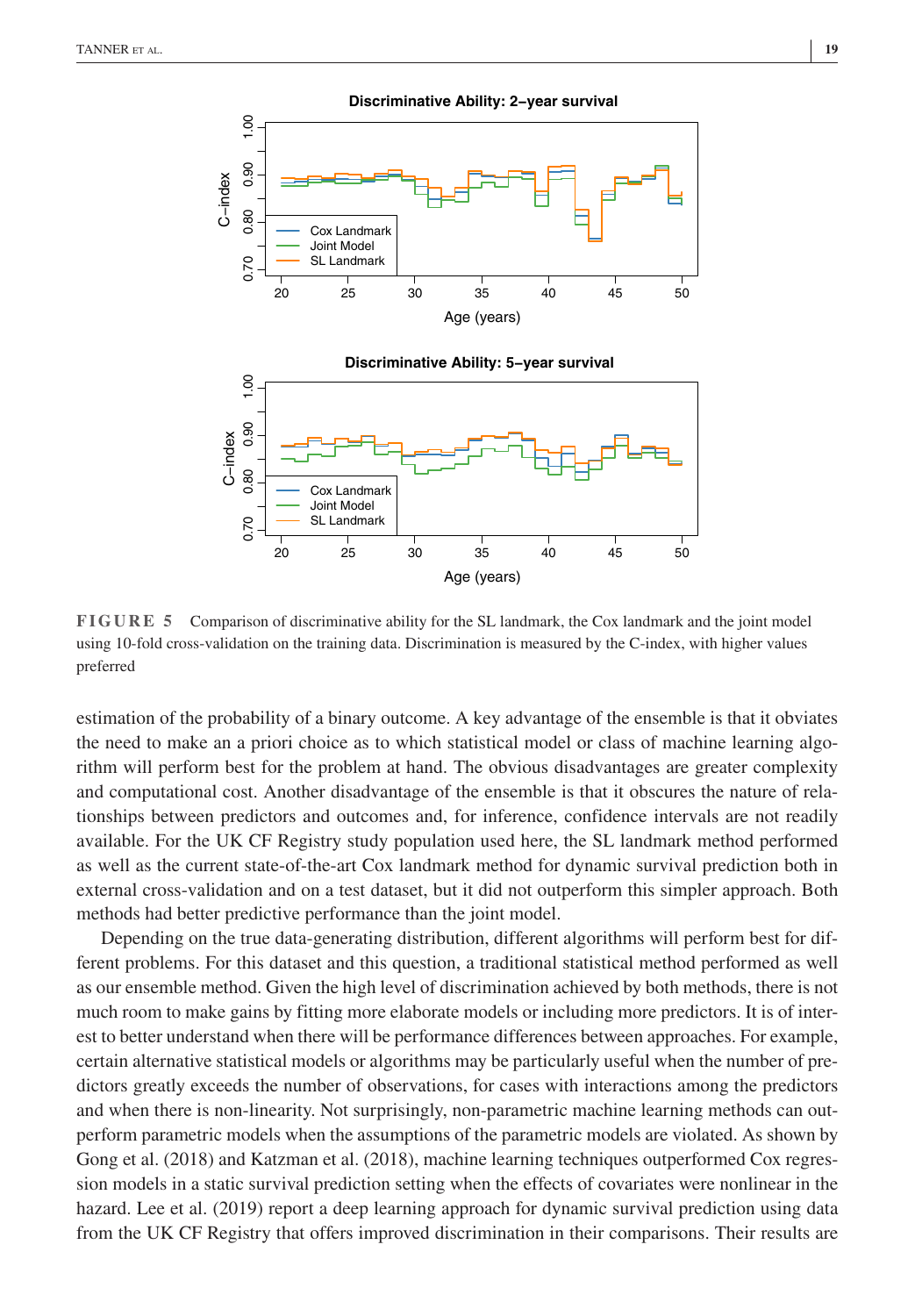

**FIGURE 6** Calibration plots for 2-year (top) and 5-year (bottom) survival predictions for three selected landmark ages: 25, 35 and 45. The *y*-axis represents the mean survival probability by quintile group as calculated by each method. The *x*-axis represents the Kaplan–Meier survival probability calculated on the same individuals. The mean probabilities are averaged over the 10 external cross-validation folds. For reference, a 45-degree line is plotted in grey dashes

difficult to compare with ours as the set of predictors used was different, they adopt a competing risks framework and the specifics of the base method implementations are not fully reported in the paper.

This work was motivated by the need for dynamic predictions of survival for patients with life-shortening conditions. We used data from the UK Cystic Fibrosis Registry to illustrate the methods, but they could be applied to other locales and other health-related administrative databases. Because people with CF have regularly scheduled routine care, the longitudinal data are measured at pre-planned, consistent intervals and the amount of missing data is low. Other datasets with more sporadic patient visits or without well-defined data collection may require special modelling techniques, including potentially to accommodate a model for the occurrence of patient visits. Additionally, not all datasets will be immediately generalisable to the overall population of people with the disease. The dynamic survival predictions resulting from this work are relevant for the entire UK population of people with CF as the registry data covers approximately 99% of people with CF in the United Kingdom. Additionally, predictive ability of the SL landmark on a non-random external test dataset suggests the model is not limited in applicability to a specific set of centres in the United Kingdom.

We compared the SL landmark method to a joint model and the Cox landmark method. Instead, these methods could have been added to the Super Learner library of algorithms and each would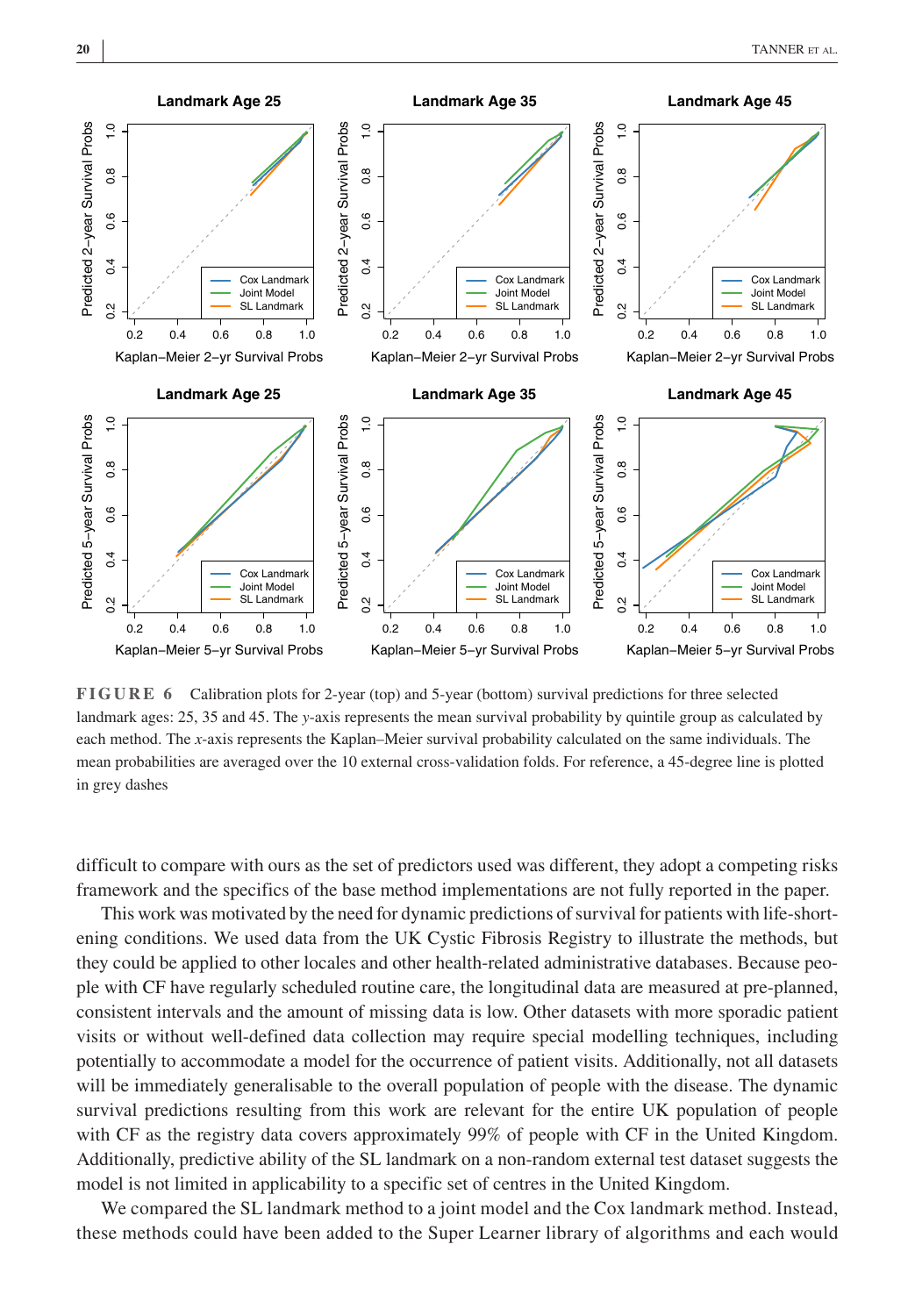|                      |                                                                                    | 2-year survival               |                     | 5-year survival                      |                     |  |
|----------------------|------------------------------------------------------------------------------------|-------------------------------|---------------------|--------------------------------------|---------------------|--|
| Category             | <b>Algorithm and hyperparameters</b>                                               | Weight in SL<br>pred function | <b>IPCW</b><br>loss | <b>Weight in SL</b><br>pred function | <b>IPCW</b><br>loss |  |
| Random forest        | Ranger: no. trees $= 500$ ; min node<br>$size = 1$                                 | $0.0\%$                       | 0.050               | 8.1%                                 | 0.085               |  |
|                      | Ranger: no. trees $= 500$ ; min node<br>$size = 2$                                 | 7.4%                          | 0.050               | 4.2%                                 | 0.085               |  |
|                      | Ranger: no. trees $= 500$ ; min node<br>$size = 5$                                 | 10.5%                         | 0.050               | 4.9%                                 | 0.085               |  |
| Gradient<br>boosting | xgBoost: eta=0.1, max depth = 3,<br>min obs per node $= 10$                        | $0.0\%$                       | 0.047               | 0.0%                                 | 0.083               |  |
|                      | $xgBoost: eta=0.1, max depth = 4,$<br>min obs per node $= 10$                      | $0.0\%$                       | 0.048               | 0.0%                                 | 0.083               |  |
|                      | xgBoost: eta=0.1, max depth = 4,<br>min obs per node $= 10$ ,<br>subsample $= 0.5$ | 11.8%                         | 0.050               | 0.0%                                 | 0.087               |  |
|                      | xgBoost: eta=0.1, max depth = 4,<br>min obs per node $= 1$                         | $0.0\%$                       | 0.049               | $0.0\%$                              | 0.085               |  |
|                      | xgBoost: eta=0.1, max depth = 6,<br>min obs per node $= 10$                        | $0.0\%$                       | 0.050               | 5.6%                                 | 0.085               |  |
|                      | xgBoost: eta=0.1, max depth = $6$ ,<br>min obs per node $= 1$                      | $0.0\%$                       | 0.050               | 0.2%                                 | 0.087               |  |
|                      | xgBoost: eta=0.3, max depth = $6$ ,<br>min obs per node $= 10$                     | $0.0\%$                       | 0.056               | 14.8%                                | 0.093               |  |
|                      | xgBoost: eta=0.3, max depth = $6$ ,<br>min obs per node $= 1$                      | 1.0%                          | 0.054               | 4.9%                                 | 0.095               |  |
| <b>GLM</b>           | glm                                                                                | $0.0\%$                       | 0.046               | $0.0\%$                              | 0.083               |  |
|                      | bayesglm                                                                           | 0.0%                          | 0.046               | $0.0\%$                              | 0.083               |  |
| <b>GAM</b>           | gam: degrees of freedom $= 2$                                                      | $0.0\%$                       | 0.046               | 57.3%                                | 0.081               |  |
|                      | gam: degrees of freedom $= 3$                                                      | $0.0\%$                       | 0.045               | $0.0\%$                              | 0.081               |  |
|                      | gam: degrees of freedom $=$ 4                                                      | $0.0\%$                       | 0.045               | $0.0\%$                              | 0.081               |  |
|                      | gam: degrees of freedom $= 5$                                                      | 64.3%                         | 0.045               | $0.0\%$                              | 0.081               |  |
| Penalised            | biglasso: $penalty = lasso$                                                        | $0.0\%$                       | 0.046               | $0.0\%$                              | 0.084               |  |
| regression           | biglasso: $penalty = ridge$                                                        | $0.0\%$                       | 0.059               | $0.0\%$                              | 0.133               |  |
|                      | glmnet: penalty = $50\%$<br>lasso $/50\%$ ridge                                    | $0.0\%$                       | 0.046               | $0.0\%$                              | 0.083               |  |
| Reference            | mean model (no covariates)                                                         | 5.1%                          | 0.062               | 0.0%                                 | 0.141               |  |

**TABLE 4** The percent weighting of each learner in the Super Learner prediction function fit to the full dataset for both 2-year and 5-year dynamic prediction of survival. The IPCW squared error loss, the value minimised in the Super Learner regression to compute the prediction function weights, is also included

either be selected or not selected in the final combination of algorithms. While any modelling technique can theoretically be included in the Super Learner ensemble, it may not always be practical or necessary. For example, we may not need to add a continuous-time proportional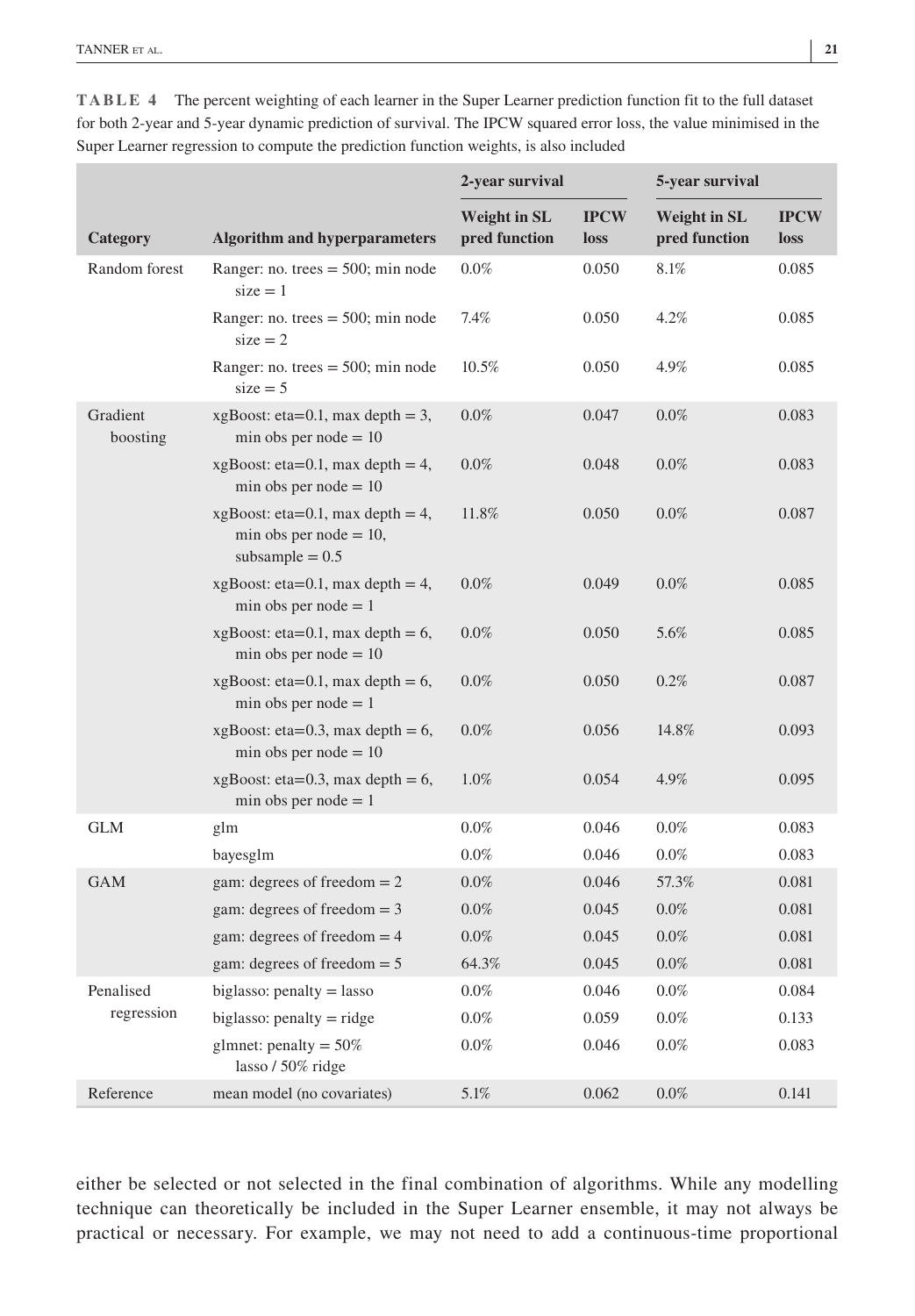hazards learner because a discretised logistic model converges to the continuous-time Cox proportional hazards model as the time interval gets smaller (Thompson, 1977). To add a joint model to the Super Learner framework would require additional custom code to enable the ensemble to simultaneously work with both discrete-time and continuous-time paradigms and also with models that take fundamentally different approaches to incorporating longitudinal data. However, because the joint model produces dynamic survival predictions at given ages, there is no reason these could not be included as predictions from one of the candidate learners in the regression to determine the algorithm weightings in the Super Learner prediction function. In other words, the predicted survival probabilities from the joint model could be added as another row in the matrix  $\Psi$  and then the solution to the minimisation problem of Equation (13) would include the joint model as a candidate.

In pursuit of the best model for dynamic survival prediction, we created custom code in addition to the available SuperLearner R package to accommodate a *v*-year IPCW squared error loss function. This loss function directly measures the difference in predicted and actual conditional survival probabilities. To use the Super Learner without additional custom code, we could use a negative log likelihood loss function or a squared error loss function measured on the conditional hazard. While these are still valid loss functions, they are not directly based on the conditional survival probability we are interested in and, therefore, the resulting Super Learner prediction function may be inferior (Polley & van der Laan, 2011). To investigate how the results obtained using the squared error loss function and log likelihood loss function differ from those using the IPCW squared error loss function, we compared the Brier scores that result from running Super Learner with the same candidate library of algorithms using the three different loss functions. Overall, the performance was nearly identical. A plot comparing the predictive accuracy is available in the Supplementary Information, Figure 3. The difference between the three methods may be greater for a different dataset but this suggests that using a loss function defined on the conditional hazard would not give grossly different results and it has the advantages of being included in the core package in R and not requiring an estimate of the censoring function.

It is interesting to compare the IPCW squared error loss for the learners that were selected for the final prediction function with the loss for the learners that were not selected. From Table 4, we can see the IPCW squared error loss for 5-year survival prediction was 0.081 for all four algorithm-hyperparameter combinations of the GAMs yet a non-zero weight was only allocated to one of them. Furthermore, the GLM learners had a loss of only 0.083 and the lasso had a loss of only 0.084 yet neither of these categories were selected to contribute predictions to the final prediction function. The explanation for this behaviour lies in the attempt to balance bias, variance and covariance which is achieved through error diversity. Simply combining algorithms with the lowest IPCW squared error loss will not necessarily deliver the best performance, especially if their predictions and, therefore their errors, are strongly correlated. In this study, we have encouraged error diversity by including fundamentally different algorithms as well as multiple versions of algorithms with different hyperparameters. Other methods for bringing diversity to the ensemble include repeatedly providing different subsets of the training data to the algorithm (as in bagging), providing a different set of covariates to the algorithm, or by distorting the predictor data in some way (Brown, 2004). Because an ensemble balances the covariance as well as the bias and variance, diversity may be key to performance improvement.

In this study, we fit a single landmark supermodel to a stacked dataset across all landmark ages but we could have fit one separate model per landmark age in a sliding landmark analysis. A sliding landmark analysis allows for a unique Super Learner prediction function with different algorithm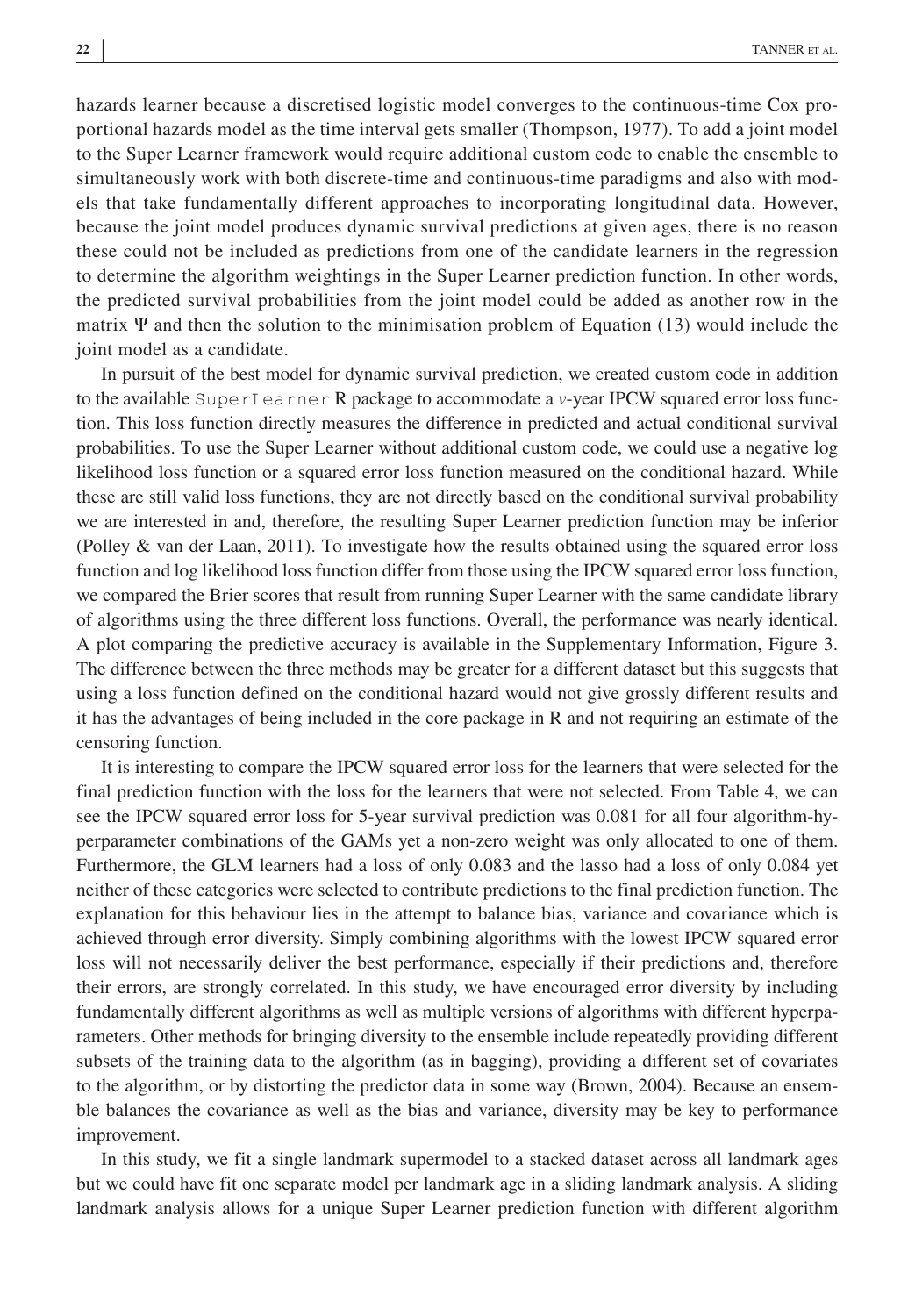weightings at each landmark age. The price for this flexibility is a great deal more parameters to estimate. In this dataset, where there are significantly fewer observations at older ages, there is a benefit to borrowing data from other landmark ages in the landmark supermodel. We found the performance of the landmark supermodel to be superior to that of a sliding landmark analysis.

To take advantage of a vast range of existing algorithmic techniques, we took the approach of discretising continuous time-to-event data. Another option for enabling the application of machine learning to survival outcomes involves augmenting the data to accommodate censoring thereby allowing standard regression-style algorithms to be used. Examples include inverse probability of censoring weighting the data (Goldberg & Kosorok, 2017; Rotnitzky & Robins, 2005; Vock et al., 2016) and pseudo-observations (Andersen & Pohar Perme, 2010; Parner & Andersen, 2010).

A common interest in machine learning is identifying important predictors. When faced with large datasets containing more (possibly collinear) predictors than observations, machine learning has had success in identifying a subset of important predictors. Feature selection may be achieved through an initial screening or filtering step using a correlation-based or information-based ranking of predictors (Guyon & Elisseeff, 2003). Alternatively, wrapper or embedded methods for feature selection build the model and select the variables simultaneously. The lasso regression algorithm is a good example from this category (Tibshirani, 1996, 1997). As feature selection was not the goal of this study, the list of predictors used was based on those used in current models in the literature for predicting CF survival. Because the UK CF Registry contains hundreds of variables per measurement time, this may be an interesting area for further research and was touched upon by Alaa and van der Schaar (2018) in their study of prediction of 3-year mortality for people with CF and also by Lee et al. (2019).

The relative predictive performance of the joint model in this study was inferior to the two landmarking approaches. A likely explanation involves the addition of the time-varying covariates to the survival submodel. Because these covariates can only be measured if the patient is alive (i.e. they are endogenous), they would properly be incorporated into the longitudinal submodel via mixed-effects modelling (Rizopoulos, 2012). However, the large number of predictive time-varying covariates (many of which are binary) in this study makes this infeasible and so, to avoid losing the information contained in these covariates, we included them as if they were exogenous in the survival submodel. When making predictions, the joint model assumes that the value of exogenous time-varying covariates remains constant in the future at the most recently measured level. This assumption is not realistic as we expect the values to change over time with the patient's health. For datasets like this one where there are a large number of time-varying covariates, the landmarking approaches may be more suitable.

The goal of this study was to provide a thorough comparison of the main methods for dynamic survival prediction, to show how a machine learning ensemble method can be used for dynamic survival prediction and to elucidate the numerous considerations and decisions that must be made during the analysis. The performance and completeness in reporting of machine learning methods is mixed. In a recent review by Christodoulou et al. (2019), many machine learning studies failed to report methods for tuning hyperparameters, did not assess calibration, and neglected to clearly report on all decisions and steps taken in the analysis. This difference in reporting standards likely contributes to the existing tension between traditional statistical methods and machine learning. Efforts to improve in this area will help to facilitate an understanding that we do not have to make a choice between machine learning algorithms and statistical models; they are both valuable tools for statisticians and analysts to use in clinical prediction models.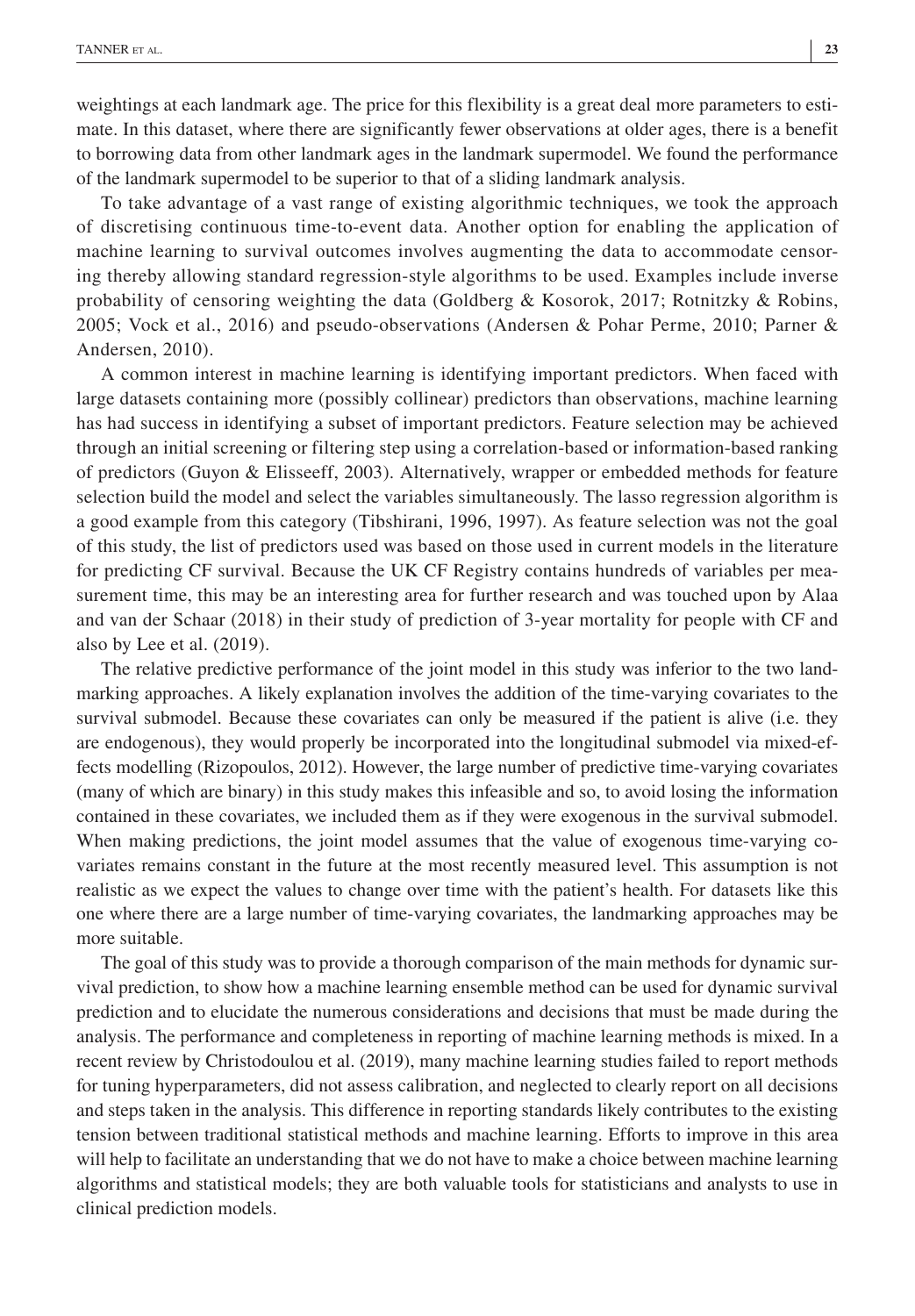# **ACKNOWLEDGEMENTS**

We thank people with cystic fibrosis and their families for consenting to their data being held in the UK Cystic Fibrosis Registry, and NHS teams in CF centres and clinics for the input of data into the Registry. We also thank the UK Cystic Fibrosis Trust and the Registry Steering Committee for access to anonymised UK Cystic Fibrosis Registry data.

RHK was supported by a MRC fellowship (MR/M014827/1) and a UKRI Future Leaders Fellowship (MR/S017968/1). RMD is supported by a Sir Henry Dale Fellowship from the Wellcome Trust and the Royal Society (grant 107617/Z/15/Z).

#### **REFERENCES**

- Aaron, S.D., Stephenson, A.L., Cameron, D.W. & Whitmore, G.A. (2015) A statistical model to predict one-year risk of death in patients with cystic fibrosis. *Journal of Clinical Epidemiology*, 68, 1336–1345.
- Alaa, A.M. & van der Schaar, M. (2018) Prognostication and risk factors for cystic fibrosis via automated machine learning. *Scientific Reports*, 8, 11242.
- Allison, P.D. (1982) Discrete-time methods for the analysis of event histories. *Sociological Methodology*, 13, 61–98. Available from:<http://www.jstor.org/stable/270718?origin=crossref>.
- Altman, D.G. & Royston, P. (2000) What do we mean by validating a prognistic model? *Statistics in Medicine*, 19, 453–473.
- Andersen, P.K. & Pohar Perme, M. (2010) Pseudo-observations in survival analysis. *Statistical Methods in Medical Research*, 19, 71–99. Available from: [http://journals.sagepub.com/doi/10.1177/0962280209105020.](http://journals.sagepub.com/doi/10.1177/0962280209105020)
- Andrinopoulou, E.-R., Rizopoulos, D., Geleijnse, M.L., Lesaffre, E., Bogers, A.J.J.C. & Takkenberg, J.J.M. (2015) Dynamic prediction of outcome for patients with severe aortic stenosis: application of joint models for longitudinal and time-to-event data. *BMC Cardiovascular Disorders*, 15, 28. Available from: [http://bmccardiovascdisord.](http://bmccardiovascdisord.biomedcentral.com/articles/10.1186/s12872 10015-0035-z) [biomedcentral.com/articles/10.1186/s12872-015-0035-z](http://bmccardiovascdisord.biomedcentral.com/articles/10.1186/s12872 10015-0035-z)
- Aram, P., Trela-Larsen, L., Sayers, A., Hills, A.F., Blom, A.W., McCloskey, E.V., Kadirkamanathan, V. & Wilkinson, J.M. (2018) Estimating an individual's probability of revision surgery after knee replacement: a comparison of modeling approaches using a national dataset. *American Journal of Epidemiology*, 187, 2252–2262. [https://doi.](https://doi.org/10.1093/aje/kwy121) [org/10.1093/aje/kwy121](https://doi.org/10.1093/aje/kwy121)
- Barrett, J., Diggle, P., Henderson, R. & Taylor-Robinson, D. (2015) Joint modelling of repeated measurements and timeto-event outcomes: flexible model specification and exact likelihood inference. *Journal of the Royal Statistical Society. Series B, Statistical Methodology*, 77, 131–148.
- Berger, M. and Schmid, M. (2018) Semiparametric regression for discrete time-to-event data. *Statistical Modelling*, 18, 322–345.
- Biganzoli, E., Boracchi, P., Mariani, L. & Marubini, E. (1998) Feed forward neural networks for the analysis of censored survival data: a partial logistic regression approach. *Statistics in Medicine*, 17, 1169–1186.
- Bou-Hamad, I., Larocque, D. & Ben-Ameur, H. (2011) A review of survival trees. *Statistics Surveys*, 5, 44–71. Available from:<http://projecteuclid.org/euclid.ssu/1315833185>.
- Breiman, L. (2001) Statistical modeling: the two cultures. *Statistical Science*, 16, 199–231.
- Breslow, N.E. (1972) Contribution to the discussion of paper by D.R. Cox. *Journal of the Royal Statistical Society. Series B (Methodological)*, 34, 216–217.
- Brown, G. (2004) Diversity in Neural Network Ensembles. Doctor of philosophy, The University of Birmingham.
- Brown, G., Wyatt, J., Harris, R. & Yao, X. (2005) Diversity creation methods: a survey and categorisation. *Journal of Information Fusion*, 6, 5.
- Chi, Y.Y. & Ibrahim, J.G. (2006) Joint models for multivariate longitudinal and multivariate survival data. *Biometrics*, 62, 432–445.
- Christodoulou, E., Jie, M., Collins, G.S., Steyerberg, E.W., Verbakel, J.Y. & van Calster, B. (2019) A systematic review shows no performance benefit of machine learning over logistic regression for clinical prediction models. *Journal of Clinical Epidemiology*, 110, 12. Available from: [http://www.sciencedirect.com/science/article/pii/](http://www.sciencedirect.com/science/article/pii/S0895435618310813) [S0895435618310813](http://www.sciencedirect.com/science/article/pii/S0895435618310813).
- Cox, D.R. (1972) Regression models and life-tables. *Journal of the Royal Statistical Society. Series B (Methodological)*, 34, 187–220. Available from: [http://link.springer.com/10.1007/978-1-4612-4380-9\\_37](http://link.springer.com/10.1007/978-1 104612-4380-9_37).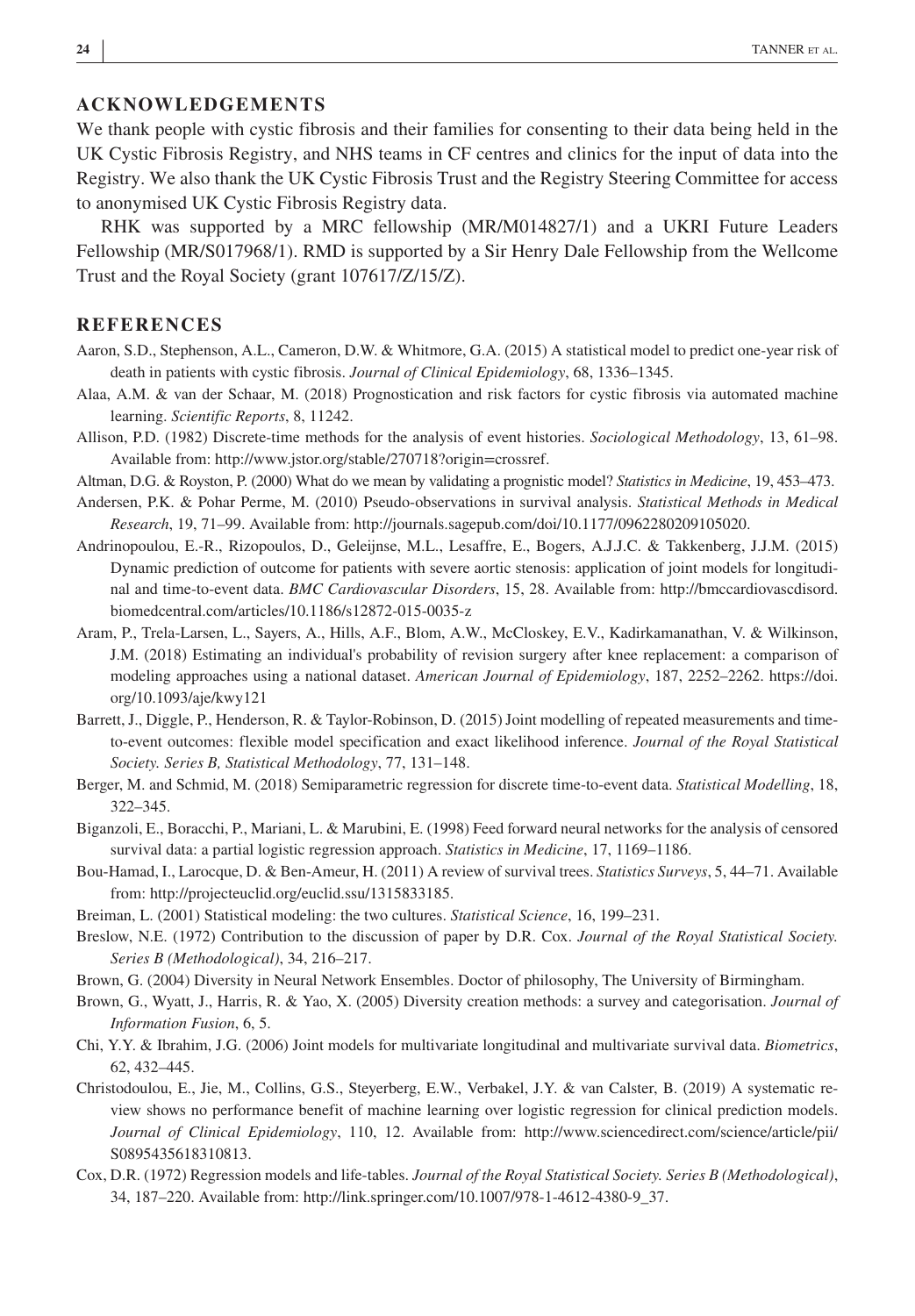- D'Agostino, R.B., Lee, M.-L., Belanger, A., Cupples, L., Anderson, K. & Kannel, W.B. (1990) Relation of pooled logistic regression to time dependent Cox regression analysis: the Framingham heart study. *Statistics in Medicine*, 9, 1501–1515.
- Ferrer, L., Putter, H. & Proust-Lima, C. (2018) Individual dynamic predictions using landmarking and joint modelling: validation of estimators and robustness assessment. *Statistical Methods in Medical Research*, 28, 1–18.
- Gerds, T.A., Kattan, M.W., Schumacher, M. & Yu, C. (2013) Estimating a time-dependent concordance index for survival prediction models with covariate dependent censoring. *Statistics in Medicine*, 32, 2173–2184.
- Goldberg, Y. & Kosorok, M.R. (2017) Support vector regression for right censored data. *Electronic Journal of Statistics*, 11, 532–569.Available from: <http://arxiv.org/abs/1202.5130>.
- Gong, X., Hu, M. & Zhao, L. (2018) Big data toolsets to pharmacometrics: application of machine learning for time-toevent analysis. *Clinical and Translational Science*, 11, 305–311.
- Graf, E., Schmoor, C., Sauerbrei, W. & Schumacher, M. (1999) Assessment and comparison of prognostic classification schemes for survival data. *Statistics in Medicine*, 18, 2529–
- Guyon, I. & Elisseeff, A. (2003) An introduction to variable and feature selection. *Journal of Machine Learning Research*, 3, 1157–1182.
- Hickey, G., Philipson, P., Jorgensen, A. & Kolamunnage-Dona, R. (2016) Joint modelling of time-to-event and multivariate longitudinal outcomes: recent developments and issues. *BMC Medical Research Methodology*, 16, 117. Available from:<http://www.jstor.org/stable/2529876?origin=crossref>.
- Hogan, J.W. & Laird, N.M. (1997) Model-based approaches to analysing incomplete longitudinal and failure time data. *Statistics in Medicine*, 16, 259–272.
- Horsley, A., Cunningham, S. & Innes, J.A. (Eds.) (2015) *Cystic fibrosis*. Oxford: Oxford University Press, Oxford Respiratory Medicine Library, 2nd edn.
- Hothorn, T., Bühlmann, P., Dudoit, S., Molinaro, A.M. & Van Der Laan, M.J. (2006) Survival ensembles. *Biostatistics*, 7, 355–373.
- van Houwelingen, H.C. (2007) Dynamic prediction by landmarking in event history analysis. *Scandinavian Journal of Statistics*, 34, 7085.
- van Houwelingen, H.C. & Putter, H. (2012) *Dynamic prediction in clinical survival analysis*. Boca Raton: CRC Press.
- Ishwaran, H., Kogalur, U.B., Blackstone, E.H. & Lauer, M.S. (2008) Random survival forests. *Annals of Applied Statistics*, 2, 841–860.
- Ishwaran, H., Gerds, T.A., Kogalur, U.B., Moore, R.D., Gange, S.J. & Lau, B.M. (2014) Random survival forests for competing risks. *Biostatistics*, 15, 757–773.
- James, G., Witten, D., Hastie, T. & Tibshirani, R. (2013) *An introduction to statistical learning with applications in R*. New York: Springer.
- Jewell, N.P. & Nielsen, J.P. (1993) A framework for consistent prediction rules based on markers. *Biometrika*, 80, 153–164.
- Katzman, J.L., Shaham, U., Cloninger, A., Bates, J., Jiang, T. & Kluger, Y. (2018) DeepSurv: personalized treatment recommender system using a Cox proportional hazards deep neural network. *BMC Medical Research Methodology*, 18, 1–12.
- Keogh, R. (2018) *GitHub page: ruthkeogh*. Available from: [http://github.com/ruthkeogh/landmark\\_CF.](http://github.com/ruthkeogh/landmark_CF)
- Keogh, R., Seaman, S., Barrett, J., Taylor-Robinson, D. & Szczesniak, R. (2018) Dynamic prediction of survival in cystic fibrosis: a landmarking analysis using UK patient registry data. *Epidemiology*, 30, 29–37.
- van der Laan, M.J. & Dudoit, S. (2003) Unified cross-validation methodology for selection among estimators and a general cross-validated adaptive epsilon-net estimator: Finite sample oracle inequalities and examples. *U.C. Berkeley Division of Biostatistics Working Paper Series*. Available from: [http://www.bepress.com/ucbbiostat/](http://www.bepress.com/ucbbiostat/paper130) [paper130.](http://www.bepress.com/ucbbiostat/paper130)
- van der Laan, M.J. & Rose, S. (2011) *Targeted learning: causal inference for observational and experimental data*. New York: Springer.
- van der Laan, M.J., Polley, E.C. & Hubbard, A.E. (2007) Super learner. *Statistical Applications in Genetics and Molecular Biology*, 6, 25.
- Lafourcade, A., His, M., Baglietto, L., Boutron-Ruault, M.C., Dossus, L. & Rondeau, V. (2018) Factors associated with breast cancer recurrences or mortality and dynamic prediction of death using history of cancer recurrences: the French E3N cohort. *BMC Cancer*, 18, 171.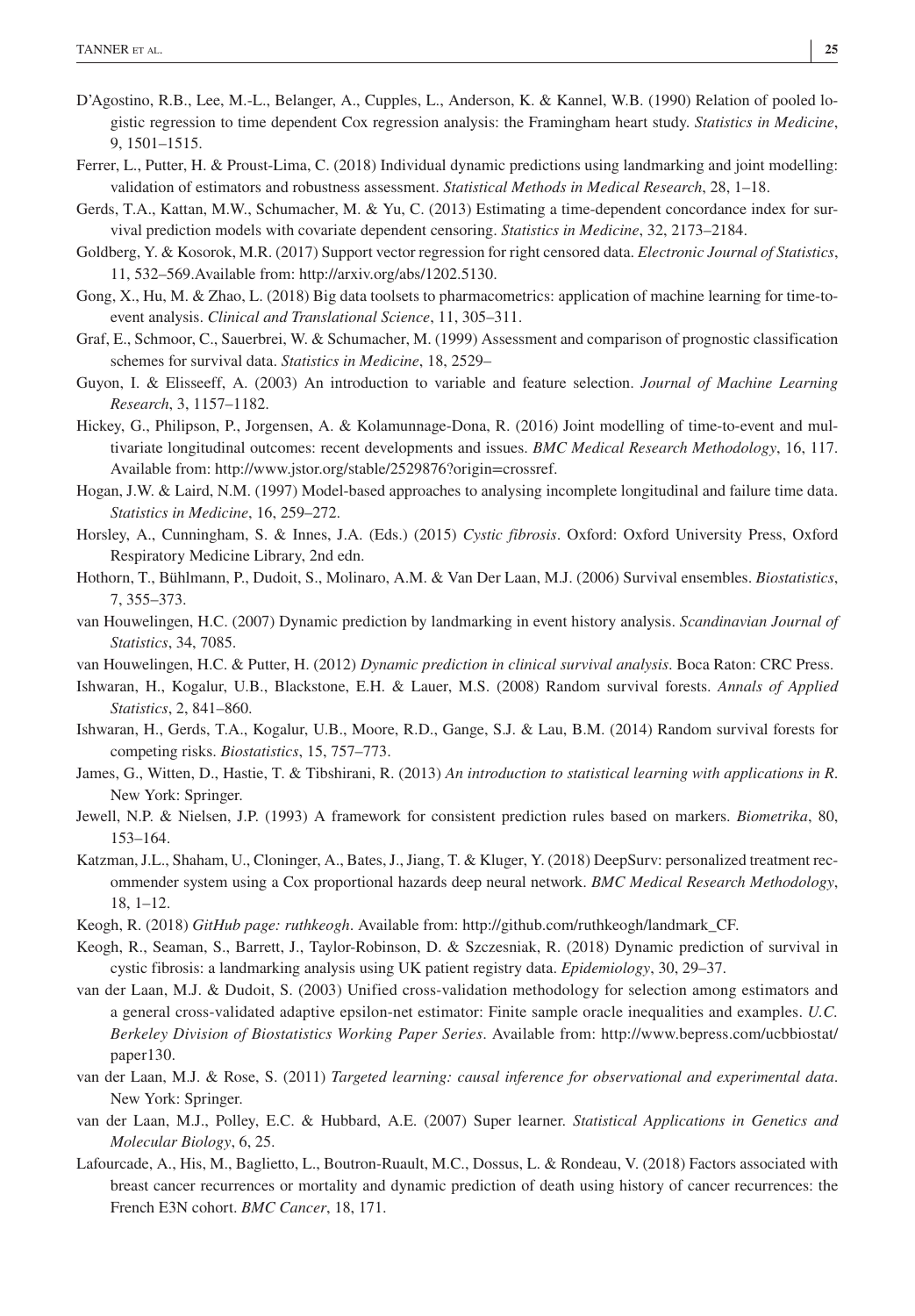- Lawson, C. & Hanson, R. (1995) Solving least squares problems. Society for Industrial and Applied Mathematics. Available from: [http://epubs.siam.org/doi/abs/10.1137/1.9781611971217.](http://epubs.siam.org/doi/abs/10.1137/1.9781611971217)
- LeDell, E. (2016) Scalable super learning. In: Buehlmann, P., Drineas, P., Kane, M. & van der Laan, M.J. (Eds.), *Handbook of big data* (pp. 339–358). Boca Raton: CRC Press.
- Lee, C., Yoon, J. & van der Schaar, M. (2019) Dynamic-deephit: a deep learning approach for dynamic survival analysis with competing risks based on longitudinal data. *IEEE Transactions on Biomedical Engineering*, 67, 1–12. Available from:<http://ieeexplore.ieee.org/document/8681104/>.
- Liestol, K., Andersen, P.K. & Andersen, U. (1994) Survival analysis and neural nets. *Statistics in Medicine*, 13, 1189–1200.
- Lim, M., Wallis, C., Price, J., Carr, S., Chavasse, R., Shankar, A., Seddon, P. & Balfour-Lynn, I. (2014) Diagnosis of cystic fibrosis in London and South East England before and after the introduction of newborn screening. *Archives of Disease in Childhood*, 99, 197–202.
- Lin, H., McCulloch, C.E. & Mayne, S.T. (2002) Maximum likelihood estimation in the joint analysis of time-to-event and multiple longitudinal variables. *Statistics in Medicine*, 21, 2369–2382.
- Liou, T.G., Adler, F.R., Fitzsimmons, S.C., Cahill, B.C., Hibbs, J.R. & Marshall, B.C. (2001) Predictive 5-year survivorship model of cystic fibrosis. *American Journal of Epidemiology*, 153, 345–352.
- Malley, J.D., Kruppa, J., Dasgupta, A., Malley, K.G. & Ziegler, A. (2012) Probability machines: consistent probability estimation using nonparametric learning machines. *Methods of Information in Medicine*, 51, 74–81.
- Maziarz, M., Heagerty, P., Cai, T. & Zheng, Y. (2017) On longitudinal prediction with time-to-event outcome: comparison of modeling options. *Biometrics*, 73, 83–93.
- Mogensen, U.B., Ishwaran, H. & Gerds, T.A. (2012) Evaluating random forests for survival analysis using prediction error curves. *Journal of Statistical Software*, 50, 1.
- Mullen, K.M. & van Stokkum, I.H.M. (2012) nnls: The Lawson-Hanson algorithm for non-negative least squares (NNLS). Available from: [http://cran.r-project.org/package=nnls](http://cran.r 10project.org/package=nnls).
- Paige, E., Barrett, J., Stevens, D., Keogh, R.H., Sweeting, M.J., Nazareth, I., Petersen, I. & Wood, A.M. (2018) Landmark models for optimizing the use of repeated measurements of risk factors in electronic health records to predict future disease risk. *American Journal of Epidemiology*, 187, 1530–1538.
- Parner, E.T. & Andersen, P.K. (2010) Regression analysis of censored data using pseudoobservations. *The Stata Journal*, 10, 408–422.
- Pencina, M.J., D'Agostino, R.B. & Song, L. (2012) Quantifying discrimination of Framingham risk functions with different survival C statistics. *Statistics in Medicine*, 31, 1543–1553.
- Philipson, P., Sousa, I., Diggle, P., Williamson, P., Kolamunnage-Dona, R., Henderson, R. & Hickey, G. (2018) joineR: Joint modelling of repeated measurements and time-to-event data. Available from: [http://cran.r-project.org/package=nlme.](http://cran.r 10project.org/package=nlme)
- Pinheiro, J., Bates, D., DebRoy, S., Sarkar, D. & R Core Team (2018) nlme: linear and nonlinear mixed effects models. Available from: [http://cran.r-project.org/package=nlme](http://cran.r 10project.org/package=nlme).
- Polley, E.C. & van der Laan, M.J. (2011) Super learning for right-censored data. In: *Targeted learning: causal inference for observational and experimental data* (pp. 249–258), chap. 16. New York: Springer.
- Polley, E.C., Rose, S. & van der Laan, M.J. (2011) Super learning. In: *Targeted learning: causal inference for observational and experimental data*, chap. 3. New York: Springer.
- Polley, E.C., LeDell, E., Kennedy, C. & van der Laan, M. (2018) SuperLearner: super learner prediction. Available from:<http://projecteuclid.org/euclid.ssu/1315833185>.
- Proust-Lima, C. & Blanche, P. (2016) Dynamic predictions. In: Balakrishnan, N., Colton, T., Everitt, B., Piegorsch, W., Ruggeri, F. & Teugels, J. (Eds.) *Wiley StatsRef: statistics reference online*. Wiley Online Library. [https://doi.](https://doi.org/10.1002/9781118445112.stat07876) [org/10.1002/9781118445112.stat07876.](https://doi.org/10.1002/9781118445112.stat07876)
- Proust-Lima, C., Séne, M., Taylor, J.M.G. & Jacqmin-Gadda, H. (2014) Joint latent class models for longitudinal and time-to-event data: a review. *Statistical Methods in Medical Research*, 23, 74–90.
- R Core Team (2017) *R: A language and environment for statistical computing*. Vienna: R Foundation for Statistical Computing. Available from: [http://www.r-project.org/](http://www.r 10project.org/).
- Ripley, R.M., Harris, A.L. and Tarassenko, L. (2004) Non-linear survival analysis using neural networks. *Statistics in Medicine*, 23, 825–842.
- Rizopoulos, D. (2010) JM: an R package for the joint modelling of longitudinal and time-to-event data. *Journal of Statistical Software*, 35, 1.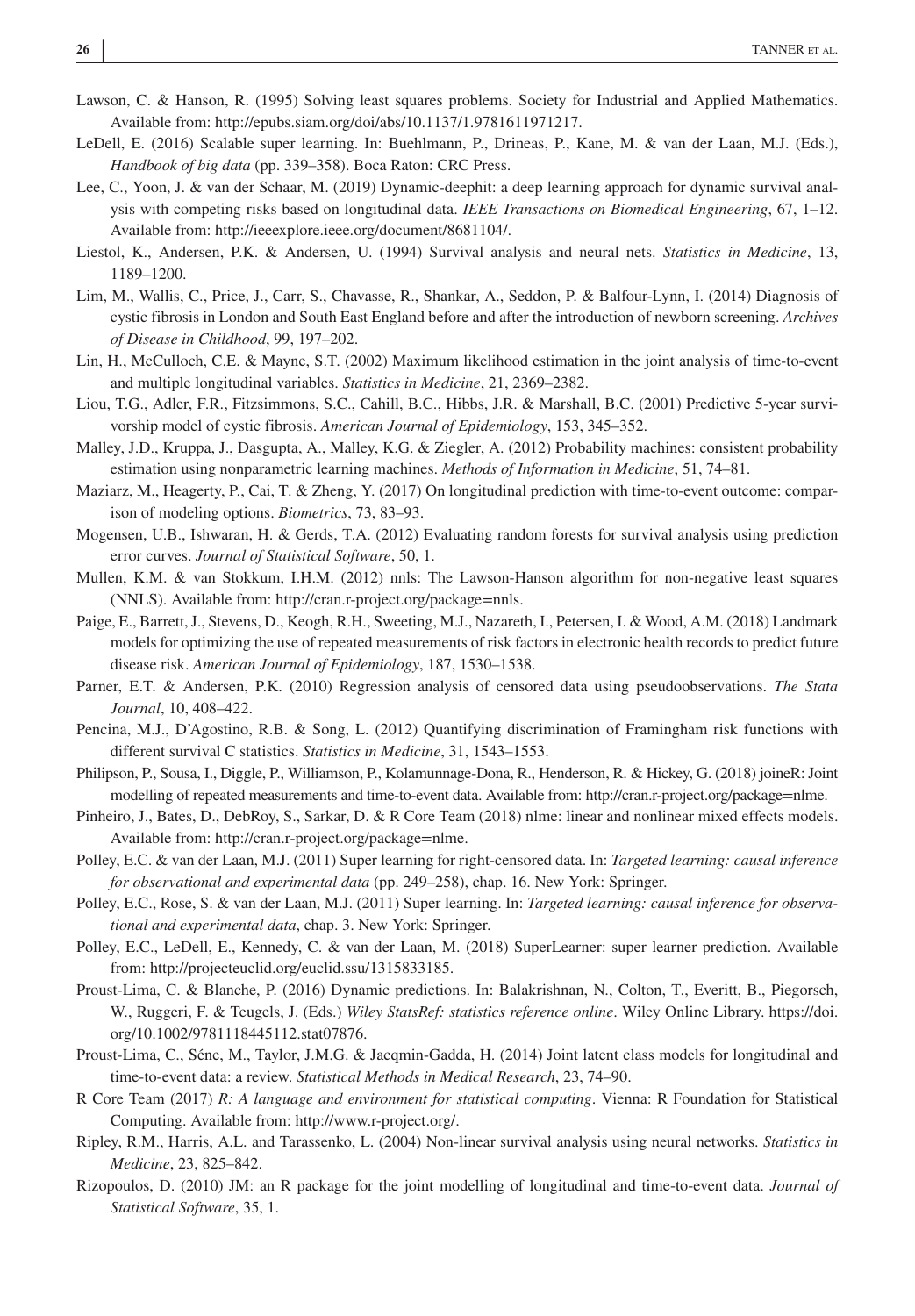- Rizopoulos, D. (2011) Dynamic predictions and prospective accuracy in joint models for longitudinal and time-to-event data. *Biometrics*, 67, 819–829.
- Rizopoulos, D. (2012) *Joint models for longitudinal and time-to-event data, with applications in R*. Boca Raton: Chapman & Hall/CRC Biostatistics Series.
- Rizopoulos, D. (2016) The R package JMbayes for fitting joint models for longitudinal and time-to-event data using MCMC. *Journal of Statistical Software*, 72, 42. Available from: [http://arxiv.org/abs/1404.7625.](http://arxiv.org/abs/1404.7625)
- Rizopoulos, D., Molenberghs, G. & Lesaffre, E. (2017) Dynamic predictions with time-dependent covariates in survival analysis using joint modeling and landmarking. *Biometrical Journal*, 59, 1261–1276.
- Rotnitzky, A. & Robins, J.M. (2005) Inverse probability weighted estimation in survival analysis. In: Armitage, P. & Coulton, T. (Eds.) *Encyclopedia of biostatistics*. New York: Wiley, 2nd edn.
- Segal, M.R. (1988) Regression trees for censored data. *Biometrics*, 44, 35–47. Available from: [http://www.jstor.org/](http://www.jstor.org/stable/2531894) [stable/2531894](http://www.jstor.org/stable/2531894).
- Segal, M.R. (1997) Tree-structured survival analysis. *Epidemiology*, 8, 344–346.
- Singer, J.D. & Willett, J.B. (1993) It's about time: using discrete-time survival analysis to study duration and the timing of events. *Journal of Educational Statistics*, 18, 155–195.
- Steele, A.J., Denaxas, S.C., Shah, A.D., Hemingway, H. & Luscombe, N.M. (2018) Machine learning models in electronic health records can outperform conventional survival models for predicting patient mortality in coronary artery disease. *PLoS ONE*, 13, e0202344.
- Steyerberg, E.W. & Vergouwe, Y. (2014) Towards better clinical prediction models: seven steps for development and an ABCD for validation. *European Heart Journal*, 35, 1925–1931.
- Steyerberg, E.W., Vickers, A.J., Cook, N.R., Gerds, T.A., Gonen, M., Obuchowski, N., Pencina, M.J. & Kattan, M.W. (2010) Assessing the performance of prediction models: a framework for traditional and novel measures. *Epidemiology*, 21, 128–138.
- Suresh, K., Taylor, J.M., Spratt, D.E., Daignault, S. & Tsodikov, A. (2017) Comparison of joint modeling and landmarking for dynamic prediction under an illness-death model. *Biometrical Journal*, 59, 1277–1300.
- Szczesniak, R., Heltshe, S.L., Stanojevic, S. & Mayer-Hamblett, N. (2017) Use of FEV1 in cystic fibrosis epidemiologic studies and clinical trials: a statistical perspective for the clinical researcher. *Journal of Cystic Fibrosis*, 16, 318–326.
- Taylor-Robinson, D., Archangelidi, O., Carr, S.B., Cosgriff, R., Gunn, E., Keogh, R.H., Mac-Dougall, A., Newsome, S., Schluter, D. K., Stanojevic, S. & Bilton, D. (2017) Data resource profile: the UK cystic fibrosis registry. *International Journal of Epidemiology*, 47, 1–7.
- Therneau, T.M. (2015) A package for survival analysis in S. Available from: [http://cran.r-project.org/package=survival](http://cran.r 10project.org/package=survival).
- Therneau, T. & Grambsch, P. (2000) *Modeling survival data: extending the Cox model*. New York: Springer-Verlag.
- Thompson, W.A. (1977) On the treatment of grouped observations in life studies. *Biometrics*, 33, 463–470.
- Tibshirani, R. (1996) Regression shrinkage and selection via the Lasso. *Journal of the Royal Statistical Society. Series B (Methodological)*, 58, 267–288.
- Tibshirani, R.J. (1997) The lasso method for variable selection in the Cox model. *Statistics in Medicine*, 16, 385–395.
- Tsiatis, A.A. & Davidian, M. (2004) Joint modeling of longitudinal and time-to-event data: an overview. *Statistica Sinica*, 14, 809–834.
- Tutz, G. & Schmid, M. (2016) *Modeling discrete time-to-event data*. Switzerland: Springer International Publishing.
- UK Cystic Fibrosis Registry. (2018) UK Cystic Fibrosis Registry Annual Data Report 2017. Tech. rep., Cystic Fibrosis Trust, London.
- Van Belle, V., Pelckmans, K., Van Huffel, S. & Suykens, J.A. (2011) Support vector methods for survival analysis: a comparison between ranking and regression approaches. *Artificial Intelligence in Medicine*, 53, 107–118. Available from:<http://dx.doi.org/10.1016/j.artmed.2011.06.006>.
- Vock, D.M., Wolfson, J., Bandyopadhyay, S., Adomavicius, G., Johnson, P.E., Vazquez-Benitez, G. & O'Connor, P.J. (2016) Adapting machine learning techniques to censored time-to-event health record data: a general-purpose approach using inverse probability of censoring weighting. *Journal of Biomedical Informatics*, 61, 119–131.
- Wolpert, D.H. (1992) Stacked generalization. *Neural Networks*, 5, 241–259.
- Wong, A., Young, A.T., Liang, A.S., Gonzales, R., Douglas, V.C. & Hadley, D. (2018) Development and validation of an electronic health record–based machine learning model to estimate delirium risk in newly hospitalized patients without known cognitive impairment. *JAMA Network Open*, 1, e181018.